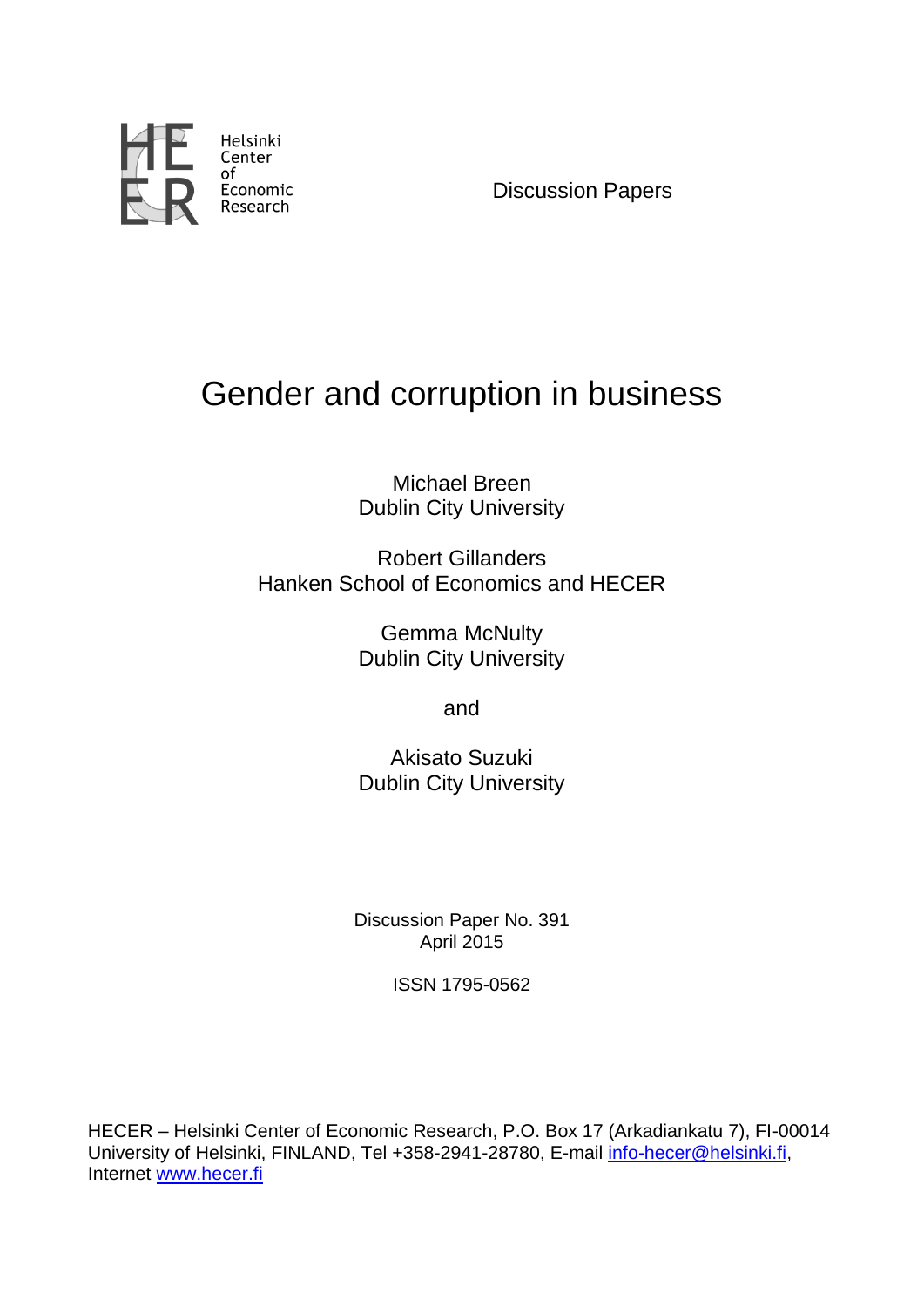**HECER Discussion Paper No. 391**

# Gender and corruption in business

# **Abstract**

Are women less corrupt in business? We revisit this question using firm-level data from the World Bank's Enterprise Surveys, which measure firms' experience of corruption and the gender of their owners and top managers. We find that women in positions of influence are associated with less corruption: female-owned businesses pay less in bribes and corruption is seen as less of an obstacle in companies where women are represented in top management. By providing evidence that women are, ethically at least, good for business our research contributes to the literature on development, gender equality, and corruption more generally.

# **JEL Classification:** D73, G32, J16, M14

**Keywords:** corruption, bribery, gender, firm ownership, top management, corporate governance

Centre for International Studies **Department of Economics** School of Law and Government Hanken School of Economics Dublin City University P.O. Box 479 (Arkadiankatu 22) Dublin 9 00100 Helsinki IREI AND FINI AND

Gemma McNulty **Akisato Suzuki** 

Centre for International Studies Centre for International Studies School of Law and Government School of Law and Government Dublin City University Dublin City University Dublin 9 Dublin 9 IRELAND IRELAND

e-mail: gemma.mcnulty@dcu.ie e-mail: akisato.suzuki@dcu.ie

Michael Breen Robert Gillanders

e-mail: michael.breen@dcu.ie e-mail: rgillanders@gmail.com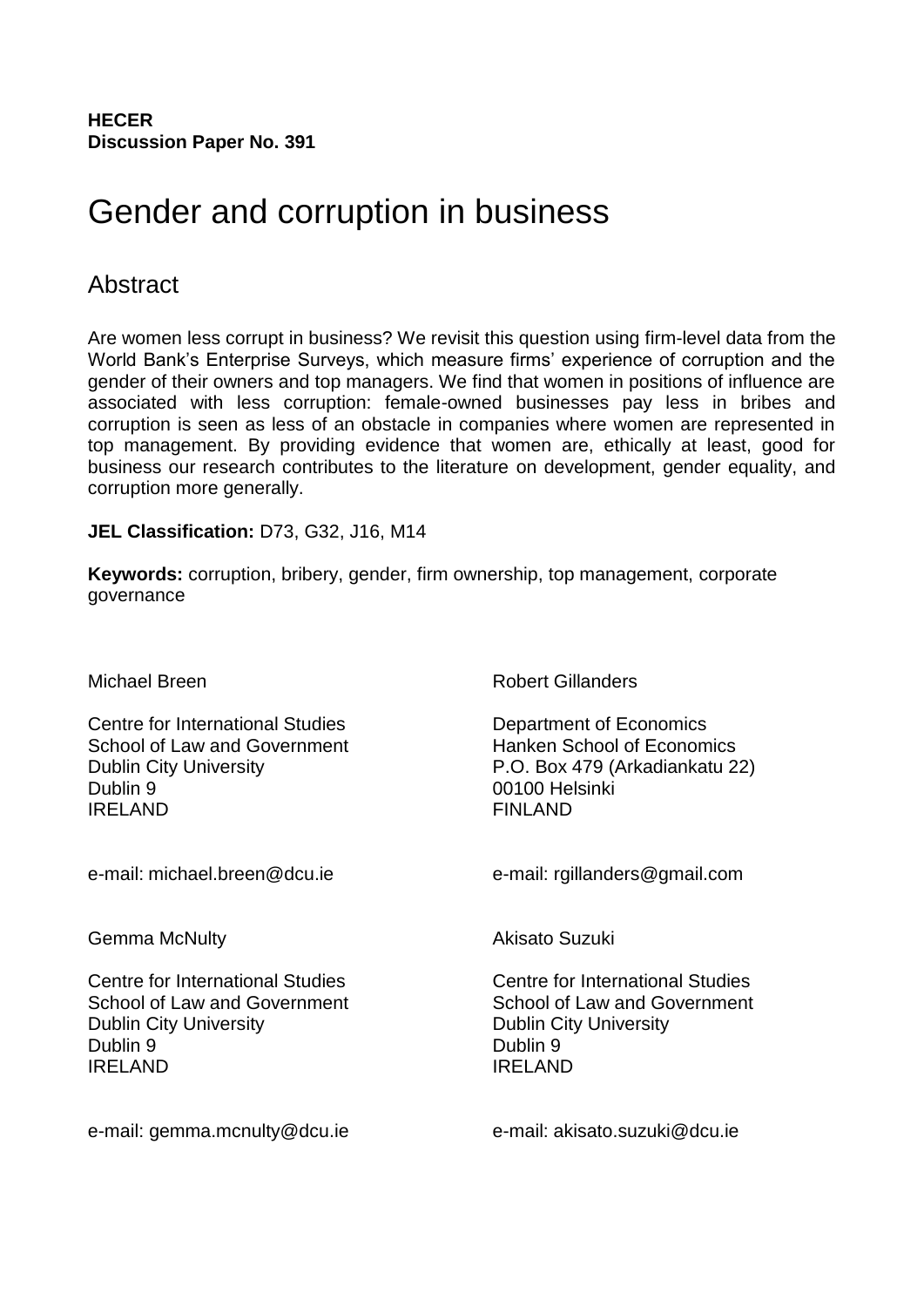#### 1. INTRODUCTION

Many studies have identified a significant association between women and lower levels of corruption. This basic pattern has been observed in different social contexts, time periods, indicators of corruption, and in a variety of micro and macro-data (Dollar, Fisman & Gatti, 1999; Rivas, 2013). However, recent studies using experimental approaches have presented mixed evidence, arguing that if gender has an effect on corruption it may depend on institutional and cultural context (Frank, Lambsdorff & Boehm, 2011; Armantier & Boly, 2011). We revisit this puzzle using firm-level data from the World Bank's Enterprise Surveys, a series of global surveys that contain data on firms' direct experience of corruption, including bribery and the degree to which corruption is seen an as obstacle to doing business. Such direct evidence is considered by many to be a better way of measuring corruption; one that is far superior to approaches that rely on the perceptions of 'experts' (Reinikka & Svensson, 2006; Treisman, 2007). Our findings suggest that women in business are less corrupt: female-owned businesses tend to pay less in bribes and female managers are associated with a reduction in the perception that corruption is an obstacle to the operations of the company. Furthermore, we observe that cultural and institutional variables moderate the effect of gender on corruption, helping to explain some of the diverse findings in recent experimental studies.

Corruption remains a persistent problem in both developed and developing countries and women are still under-represented in senior management, even in countries that have achieved high levels of development and gender equality.<sup>1</sup> There has been a strong push

 $\overline{\phantom{a}}$ 

 $1$  Apart from the debate over the potential for corruption to "grease the wheels" of an economy, most studies argue that it is harmful for development. For example, Gupta, Davoodi & Alonso-Terme (2002) find that corruption is associated with increased poverty and inequality and Breen and Gillanders (2012) find that it damages the quality of business regulation.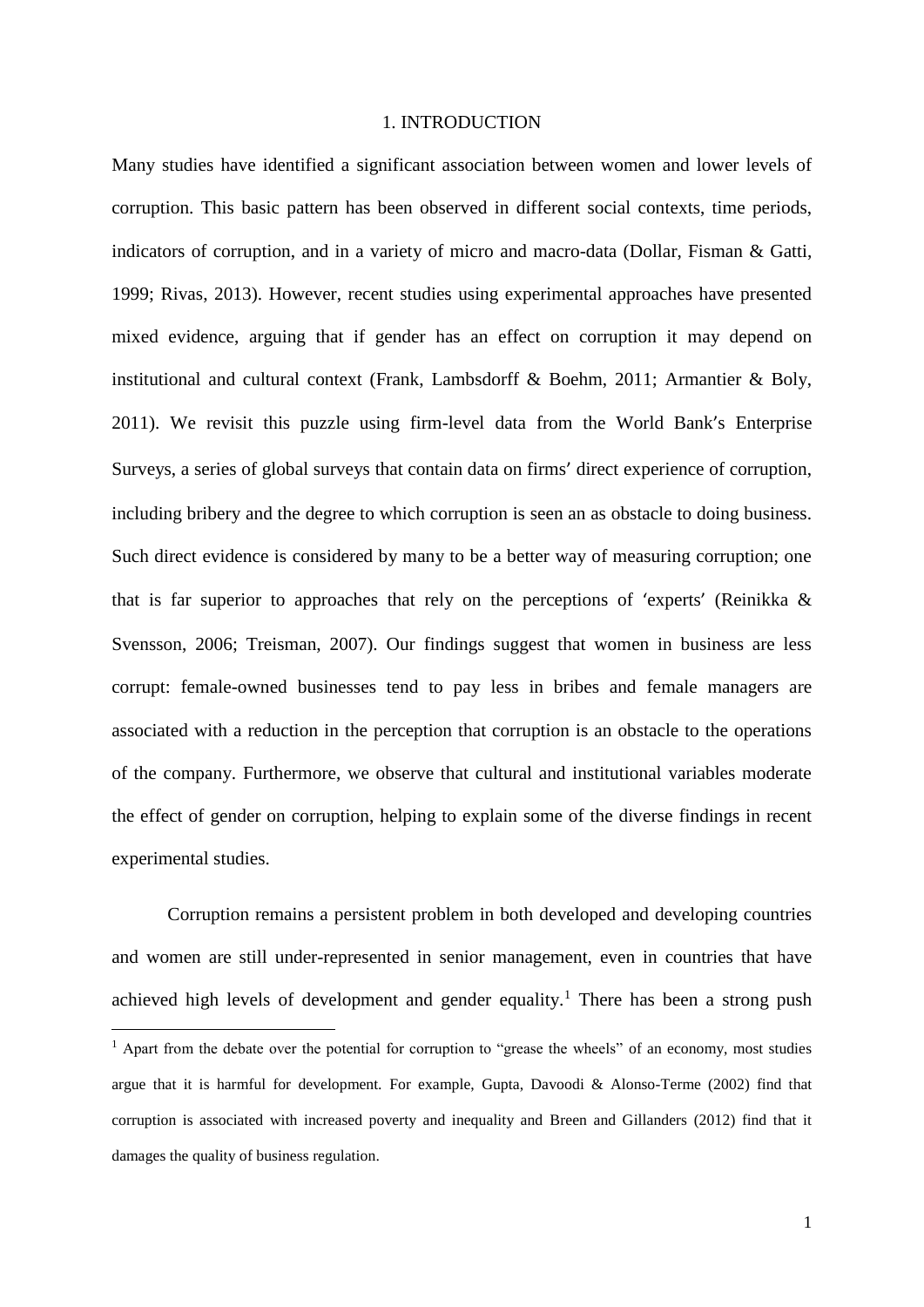within the NGO sector and by global organizations like the World Bank and the United Nations to support gender equality as a way of promoting development and fighting corruption (World Bank, 2010). The need to eradicate corruption and achieve gender equality have prompted France and Norway to enact legislation that requires companies to have 40 per cent female board representation and the European Commission has proposed legislation that would extend this to all publicly listed companies in the European Union except small and medium enterprises.

This paper is organised as follows. First, we review the cross-country empirical literature on gender and corruption, as well recent studies which use survey data and experimental approaches. Second, we discuss the plausible link between gender and lower levels of corruption in the business world. Third, we report our method and empirical analysis. The empirical analysis is presented in two parts: the first presents our findings for the entire sample and the second presents out findings for sub-samples that differ by institutional and cultural context. We conclude with a discussion of our findings and their relevance to the literature on development, gender equality, and corruption.

#### 2. GENDER AND CORRUPTION

As we have seen, many studies have identified a significant and meaningful association between gender and lower levels of corruption. Dollar *et al*. (1999), for example, find that greater female participation in parliament is associated with less corruption. Swamy, Knack, Lee & Azfar  $(2001)$ , observe that at the macro-level there is less corruption where there are more women in parliament, government bureaucracy, and the work force; at the micro-level, women are less likely to use bribery and less likely to condone bribe-taking. Torgler & Valev (2006) find that men are more likely to be involved in corrupt activities. Notwithstanding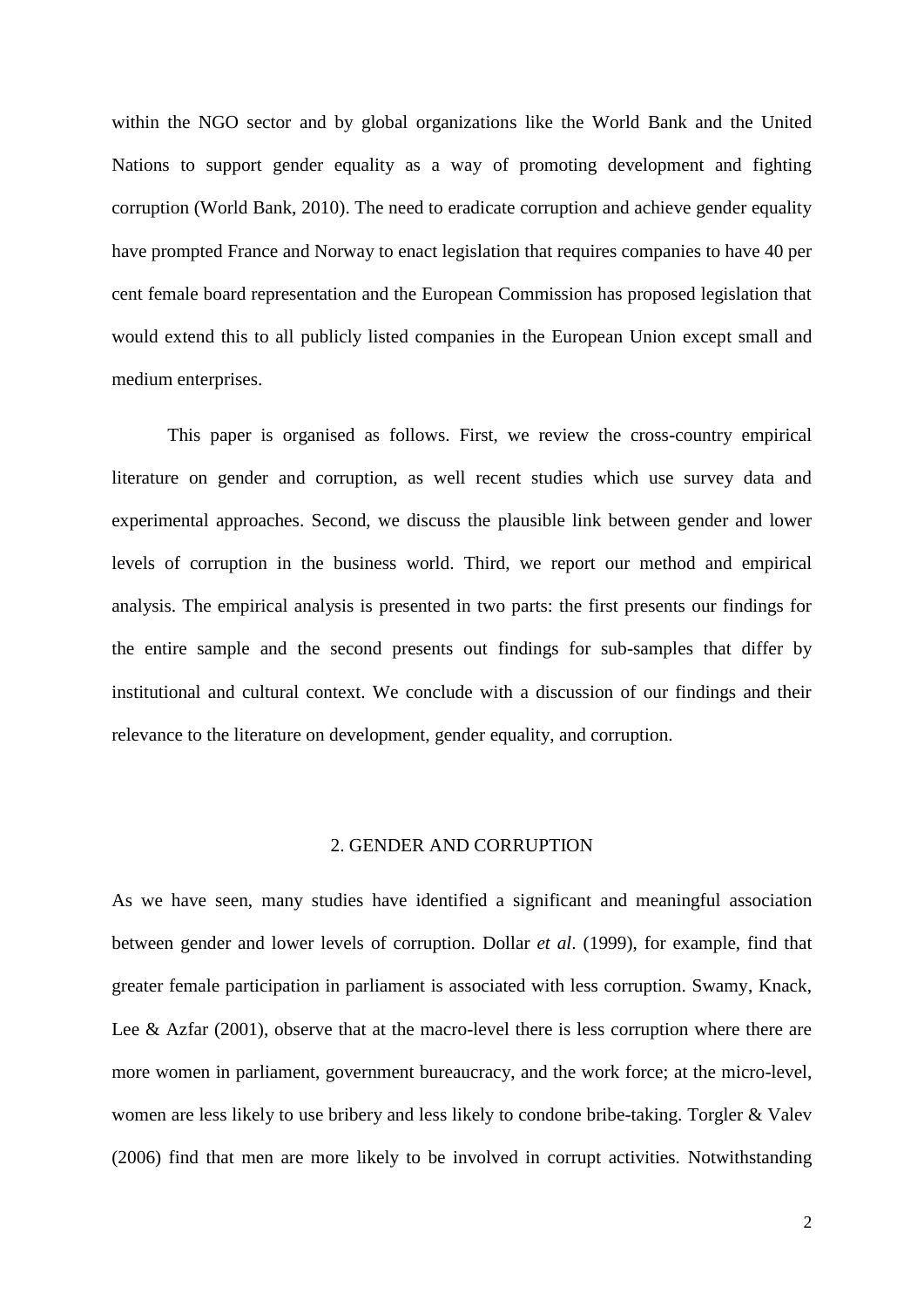these findings, there are several formidable obstacles that stand between us and a better understanding of the effect of gender on corruption. The first major obstacle is the challenge of measuring corruption. The majority of studies that we have examined tend to use perception-based measures, which have been criticised as suffering potentially from perception biases (Svensson, 2003; Reinikka & Svensson, 2006; Fan, Lin & Treisman, 2009) and a tendency to lag reality (Knack, 2007; Kenny, 2009).

The second major obstacle, highlighted in Treisman's (2007) seminal study, is the problem of ecological inference: in this case the problem of inferring individual behaviour from group-level data. In other words, the statistically significant relationships that we find in the gender and corruption literature may simply be picking up the effects of liberal democracy or some other unidentified factor. Indeed, Sung (2003) finds that gender has a smaller effect on corruption once rule of law, democracy and freedom of the press are introduced as control variables. Researchers are right to question if the macro-relationship between gender and corruption is due to spurious correlation and (or) reverse causality, as these problems are ubiquitous in social science.

The third obstacle is the difficulty of identifying the precise mechanism(s) linking gender and corruption. Risk aversion is by far the most popular mechanism in the literature, and one of the most consistent gender differences identified across many academic disciplines (Eckel & Grossman, 2008; Croson & Gneezy, 2009). However, it has not always been identified as an important mechanism in some recent experimental studies (Frank, Lambsdorff & Boehm, 2011).

Recent studies have addressed these concerns in several ways. First, some have made use of reliable micro-data on corrupt activities from well-designed surveys (see for example Diaby & Sylwester, 2015; Gillanders, 2014). Using data from the Afrobarometer, Justesen &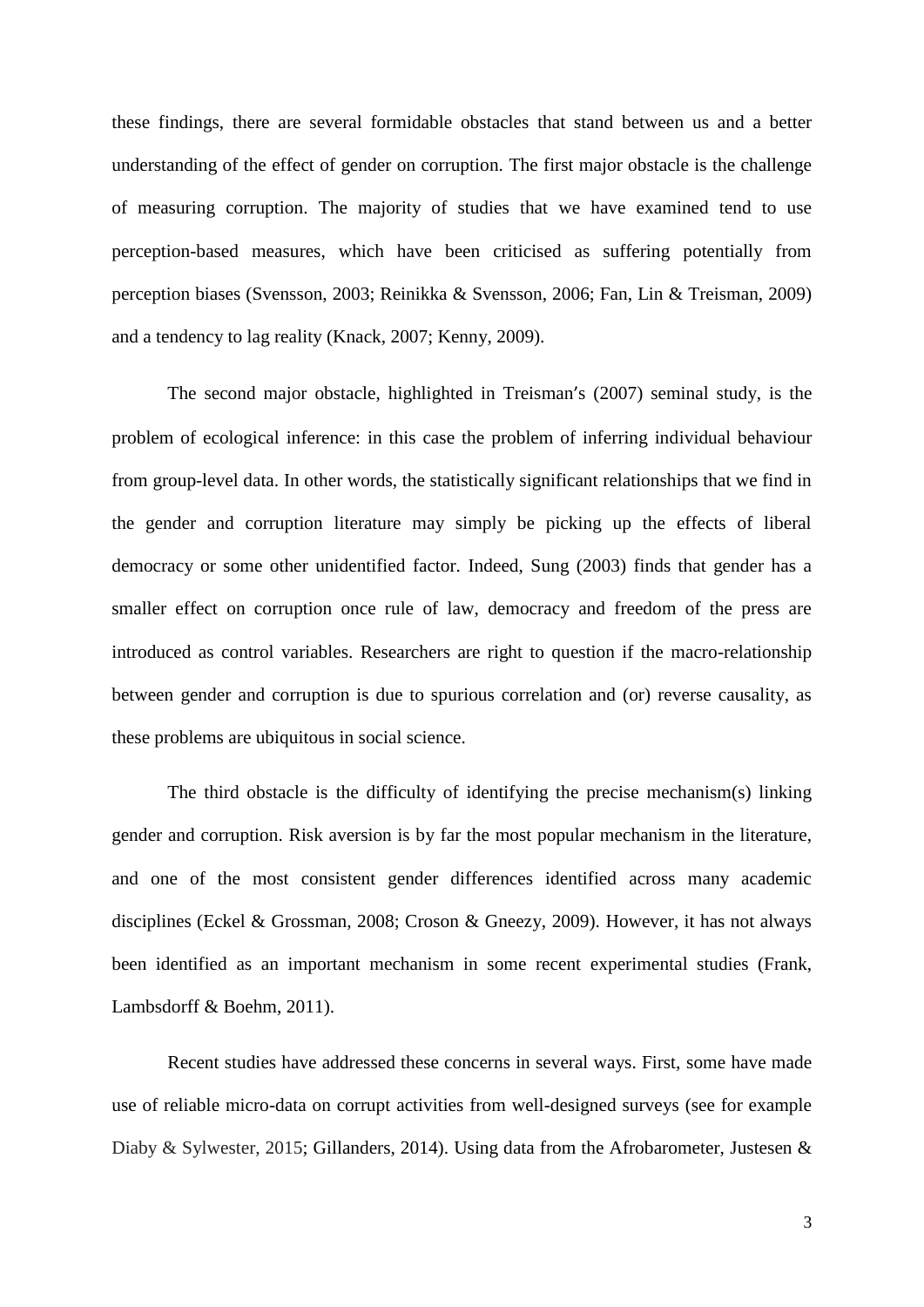Bjørnskov (2014) show that males and younger people are more likely to pay bribes in general. Our work can be differentiated from theirs as we focus on bribery within the business world, which differs considerably to bribery by individuals who wish to gain access to public services. Corrupt firms may use bribery to gain competitive advantages in the market place, as well as to gain access to public services.

Second, researchers have used field and lab experiments to explore the relationship between gender and bribery. Unlike many macro studies, experimental work has tended to focus on corrupt transactions rather than perceptions. These studies have also yielded mixed evidence about the effect of gender on corruption. Frank, Lambsdorff & Boehm (2011: 68) report that women are not necessarily more honest or averse to corruption in the lab or the field. Armantier & Boly (2011) present a similar result in their experimental analysis of exam-grading in Burkina Faso. They find that gender does not have a significant effect on the likelihood of accepting a bribe. Alhassan-Alolo (2007) reports no gender difference in terms of condoning gift acceptance by public officials in Ghana's passport office. Alatas, Cameron, Chaudhuri, Erkal & Gangadharan (2009) observe that women in Australia are less tolerant of corruption, but that there are no significant gender differences in India, Indonesia, and Singapore.

While the majority of these studies explore the role of women as bribees, our article is concerned with the effect of women as bribers. In her work, Rivas (2013) explores the role of women as both bribers and bribes. In a controlled environment, participants in her study take the role of a firm or a public official. She finds that both the frequency of bribes and the amount offered are higher if a participant is male and they are assigned to a firm. Rivas concludes that women offer a bribe less frequently than men but even when women do offer a bribe, the amount is still lower than when males offer a bribe.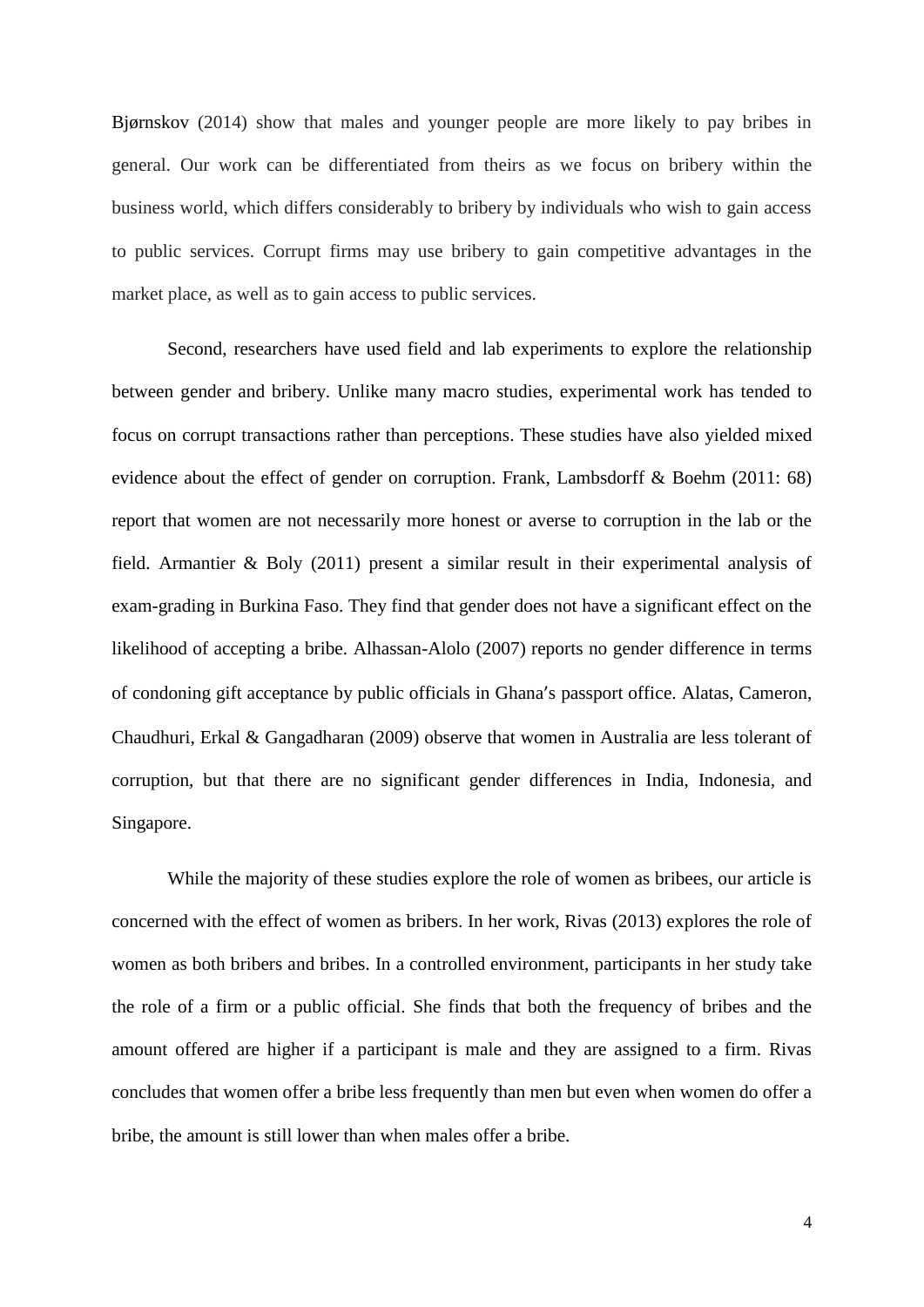To summarize, the literature is split between macro studies that usually report that women are associated with lower levels of perceived corruption and studies that use field and lab experiments, which present mixed evidence. Despite some contradictory findings, these studies contain important lessons about how to deal with the theoretical and methodological challenges inherent in the study of gender and corruption. The first lesson is that we must be cautious about whether our data is really measuring corruption, as perception and experiencebased indicators are very different (Treisman, 2007; Razafindrakoto & Roubaud, 2010). The second lesson is that corruption occurs at the individual level, so we need to be careful about drawing inferences from macro-level indicators. The third lesson is that we must consider external validity: lab and field experiments take place within a wide array of cultural and institutional contexts, which may explain the diverse findings. More carefully designed cross country studies based on reliable micro-data can complement existing work using lab and field experiments.

Our contribution is complementary to recent experimental studies, and it takes advantage of many of these lessons. However, our firm-level data does not allow us to observe directly the mechanism of action. Nor are we able to resolve the more fundamental debate within and between many academic disciplines about whether the behavioural differences that we observe are due to biology or the social construction of gender roles. Nevertheless, we are able to make theoretically-informed decisions to split our sample by risk of detection and punishment. We are also able to leverage firm-level data that provide an insight into gender, corruption and business practices across the world. Moreover, our firmlevel data address many of the concerns identified in the literature, as we are able to make use of experience-based measures of corruption and control for the gender of individual survey respondents.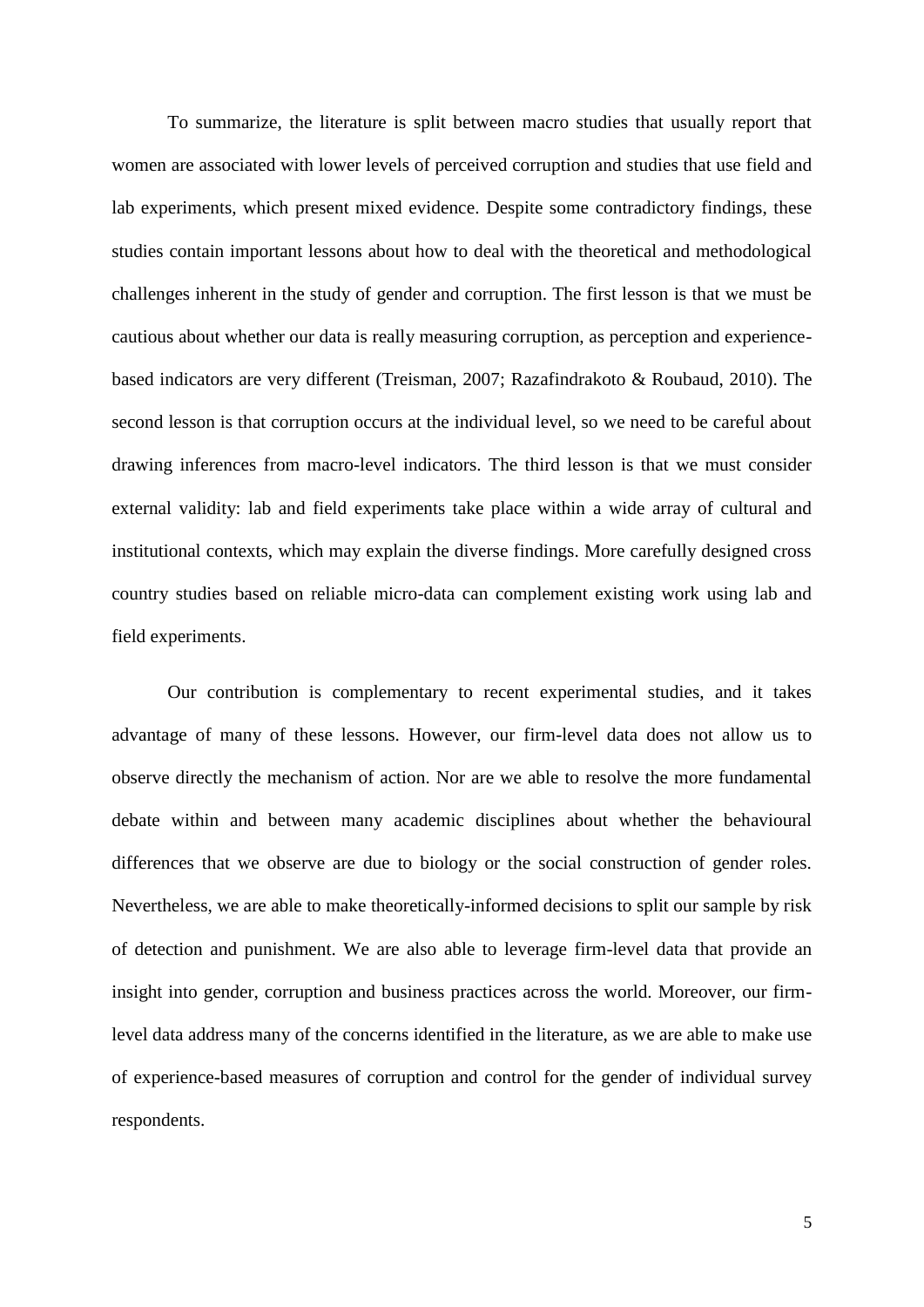#### 3. WHO GREASES THE WHEEL? GENDER AND CORRUPTION IN BUSINESS

Corruption can take many forms within the context of the business world. We focus on experienced corruption at the firm-level, namely bribery and the extent to which corruption is considered an obstacle to doing business. We expect that women in positions of influence, specifically female business owners and female top managers, are associated with smaller bribes and a more optimistic outlook regarding the effect of corruption on doing business. In this section, we begin by considering the effect of gender in top management and how this may have implications for corruption. We then consider some of the leading mechanisms in the literature that may explain the relationship between gender and corruption.

Research on the effect of gender in the business world suggests that it is an important source of variation in management practices and firm performance. Soares, Marquis & Lee (2011), for example, find that businesses led by women have higher levels of corporate social responsibility. Labelle, Gargouri & Francoeur (2010) find that boardroom diversity in terms of gender results in a better standard of higher financial reporting. Hafsi & Turgut (2013) report that gender and age have a significant effect on corporate social performance. In particular, 'women, minority or foreign based directors have been shown to be more sensitive to the social performance of the firm' (Hafsi & Turgut, 2013: 466).

Both conventional wisdom and previous research suggests that individuals at the top of the corporate hierarchy have the power to affect corruption (Clarke & Xu, 2002). If top managers support bribery or do not treat the issue seriously, by using policies and procedures to detect, eliminate and sanction illegal activities, this may foster a culture of corruption within an organization. Indeed, corrupt activities are widely tolerated in many contexts and are sometimes considered mandatory for doing business. One study, for example, found that top executives who have engaged in corruption tend to rationalize their actions as a necessity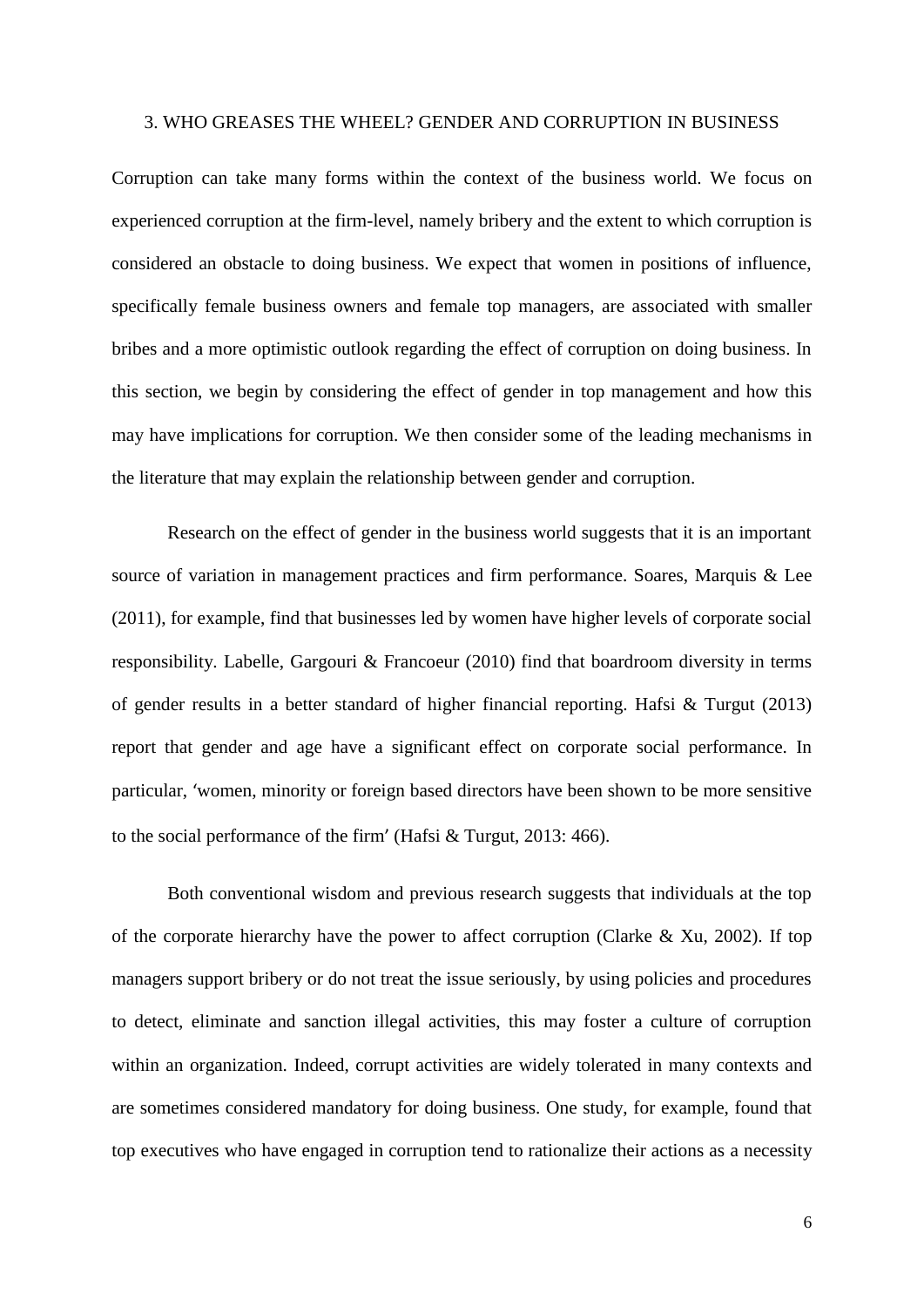for being competitive (Collins, Uhlenbruck & Rodriguez, 2009). Nevertheless, by definition, corruption is never a legitimate act, no matter how widely tolerated.

There are several potential channels through which gender may affect corruption. One channel is through its effect on other employees' expectations. For example, employees that work in companies where women are better represented in upper management may determine that corruption is generally less tolerated within the firm. Another channel is by favouring business strategies that rely on less corruption or focusing business activities in areas where corruption is less prevalent. However, these channels assume that women have a preference for less corruption and that they always tend to support business strategies that are in line with their preferences. Both preference formation and the link between preferences and outcome are not straightforward. Indeed, there is a controversial debate about whether gender differences are socially constructed, biologically determined, or some combination of both (Kohlberg, 1969; Gilligan, 1982).

Within this debate, researchers have identified behavioural differences between men and women that suggest a cluster of behaviours that are somewhat, but we cannot say decisively, inconsistent with corruption. For example, Dreber & Johannesson's (2008) find that women are less likely to be deceptive in an economic setting than men. Furthermore, studies find that women are more likely to obey the rules and behave more communally and altruistically than men (Betz, O'Connell & Shepard 1989; Beu, Buckley & Harvey, 2003; Andreoni & Vesterlund, 2001; Buchan, Croson & Solnick, 2008); that women take fewer risks in investment decisions (Barber & Odean, 2001; Charness & Gneezy (2011); are more reciprocal (Chaudhri & Gangadharan, 2003; Snijders & Keren, 2001), and are less competitive and aggressive (Loden, 1985; Rosener, 1990; Eagly & Steffen , 1986).

7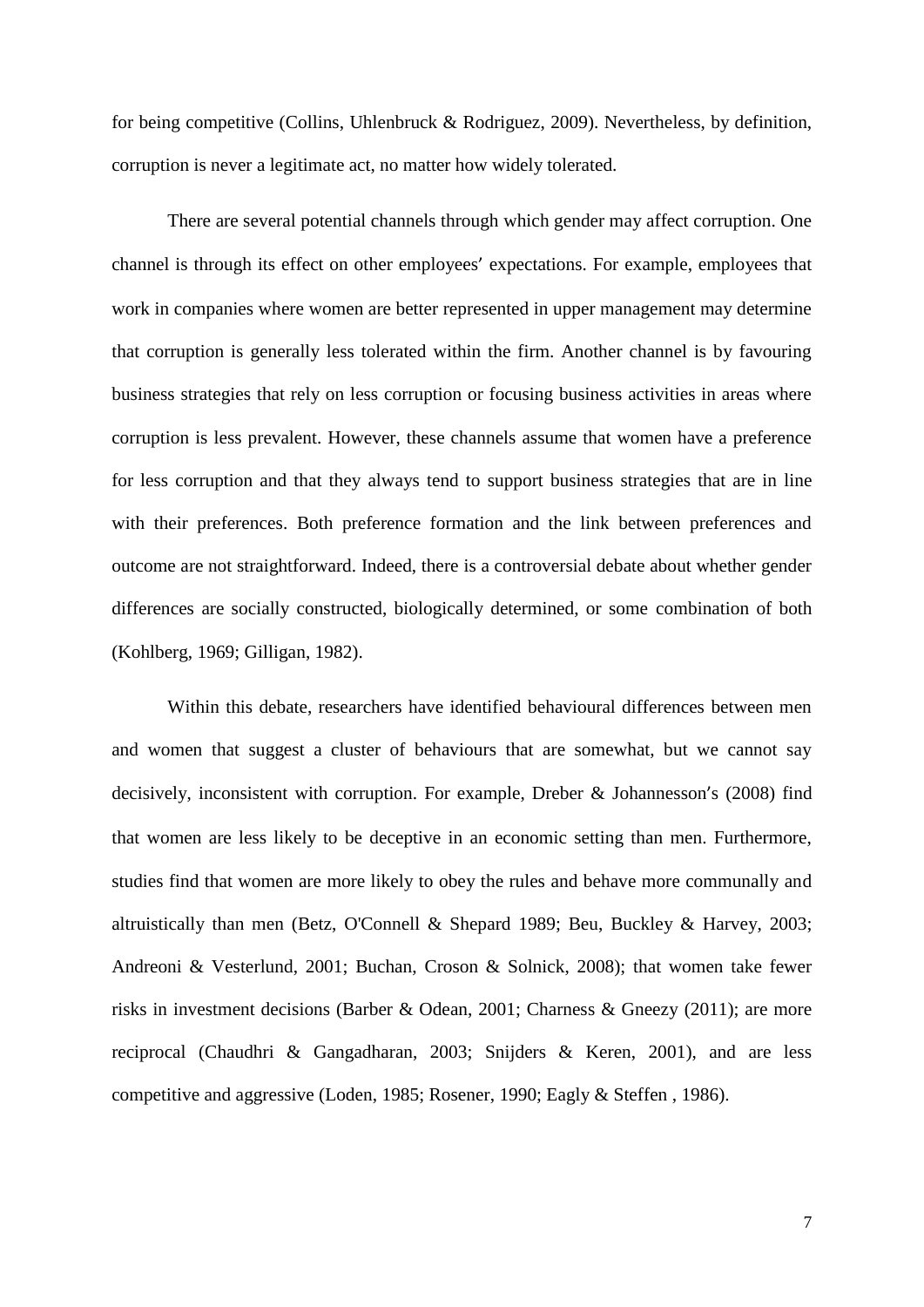Furthermore, activities that we normally consider corrupt may not be considered corrupt in some contexts, implying that some institutional and cultural arrangements may activate the relationship between gender and corruption (Truex, 2011; Esarey & Chirillo, 2013). The political scientist Samuel Huntington was one of the first exponents of the view that corruption in business might not always be such a bad outcome for society if it 'greases the wheels' of the economy (Huntington, 1968). Corrupt activities like bribery might seem virtuous if they hasten the process of vital business activities like registering property or obtaining permits.<sup>2</sup> At the same time, not engaging in corrupt activities might be a risky strategy. For example, failing to pay a bribe to a corrupt politician or official might be seen to threaten the dominant regime and provoke retaliation. If women have a greater tendency towards risk aversion, then we should expect to see less corruption under institutions where detection and punishment is more likely. As a consequence, our empirical analysis is divided into two sections: the first considers the general relationship between gender and corruption in business and the second focuses on institutional and cultural context.

# 4. DATA AND METHOD

Like many secretive activities, corruption is difficult to quantify. However, it is possible to obtain reliable data from well-designed surveys and appropriate interview techniques (Reinikka & Svensson, 2006:8). Our data comes from The World Bank's Enterprise Surveys (ES), which document firms' (self-reported) experiences of corruption, as well as information on firms' characteristics and the business environment. The ES, which began in 2002, are **.** <sup>2</sup> The most convincing evidence regarding the 'grease the wheels' hypothesis focuses specifically on countries with weak economic and political institutions. Guriev (2004) and Aidt (2009) find against the 'grease the wheels' hypothesis. Méon & Weill (2010) find that corruption is less detrimental under low quality institutions, and Dreher & Gassebner (2013) find that corruption facilitates firm entry in highly regulated economies.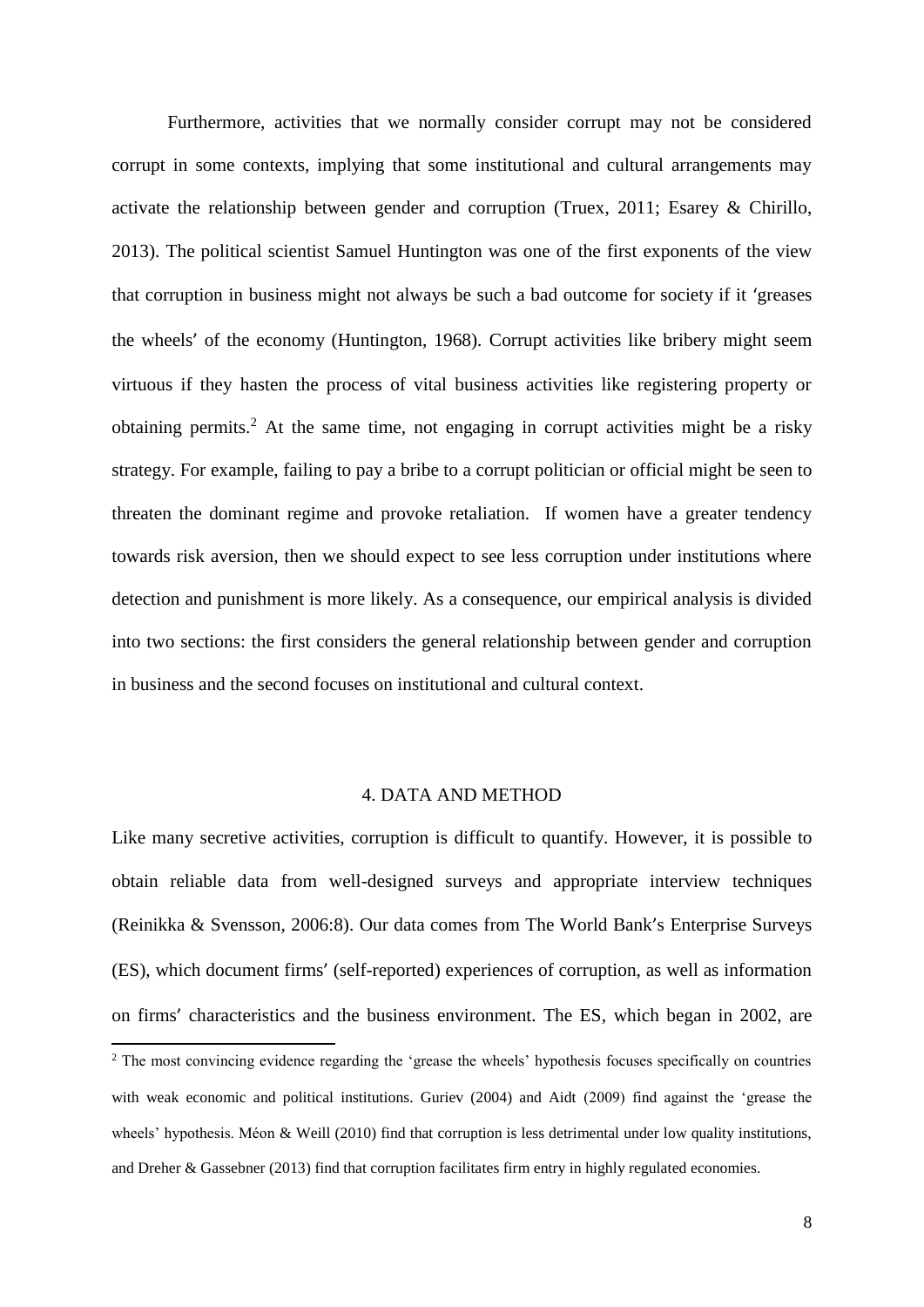representative firm level surveys that are carefully designed and implemented according to the recommendations in the literature. Our dataset contains observations on over 105 countries, though our sample size depends primarily on our choice of dependent and independent variables.<sup>3</sup> Our first dependent variable (Bribe) is derived from the following survey question:

'*We've heard that establishments are sometimes required to make gifts or informal payments to public officials to "get things done" with regard to customs, taxes, licenses, regulations, services etc. On average, what percent of total annual sales, or estimated total annual value, do establishments like this one pay in informal payments or gifts to public officials for this purpose?*'

In line with best practice in corruption studies, the question refers to 'establishments like this' to help elicit truthful responses. From this question, we calculate the total annual informal payment and use this figure as our dependent variable. We decided not to use informal payments as percentage of total annual sales because of the possibility of measurement error; too many non-zero responses to the survey question are in multiples of 5, suggesting that respondents may have been rounding off their estimates. Clarke (2011) reports that firm managers overestimate bribes when they report them in percentage terms. Furthermore, we drop 13 observations of firms that reported bribes in excess of one million dollars. The statistical significance of our findings is not affected when we include these observations, however, they considerably inflate the estimated relationships in most of our samples.

Our second dependent variable (*Obstacle*) is derived from a survey question that asks 'Is [Corruption] No Obstacle, a Minor Obstacle, a Major Obstacle, or a Very Severe Obstacle to the current operations of this establishment?' The question should capture general

 $3$  The full methodology is available at the Enterprise Surveys website.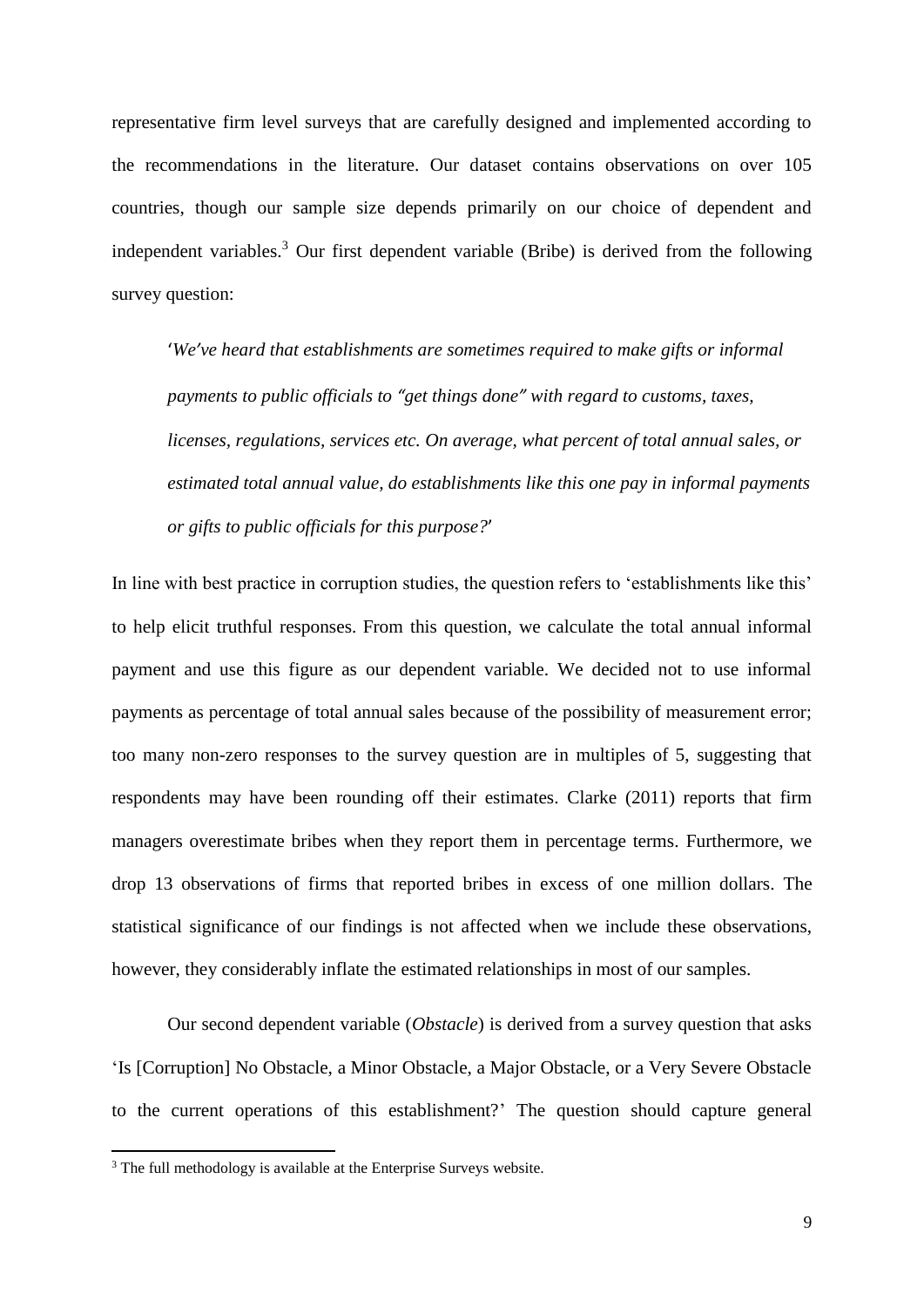perceptions regarding corruption but it may also capture individuals' lived experience of real corruption in business, such as having to source inputs from connected suppliers. From the answers, we calculate a dummy variable which takes a value of one if the firm feels that corruption is a major or very severe obstacle and zero otherwise. This variable allows us to extend our study to consider firm-level perceptions regarding corruption, which may differ considerably to total bribes paid.

Our explanatory variables of interest come from questions which record gender, including (i) 'are any of the owners female?' and (ii) 'is the top manager female?' Note that the World Bank's manual defines the top manager as the 'highest management individual', and that this 'person may also be the owner if he/she works as the Manager of the firm'.

We control for several important firm characteristics which may potentially affect corruption. First, we control for the degree of foreign ownership. Foreign-owned firms may not have access to same social networks as domestic firms, and may have to pay more bribes to do business. Second, we use a dummy variable that takes a value of one if some of the firm's sales are not national sales, allowing us to control for the possibility that exportoriented firms may come into contact with a greater variety of public officials. Third, we control for firm size using the natural logarithm of sales (see Fan *et al*., 2009). Fourth, we include a variable which measures the extent of state ownership (see Fan *et al*., 2009; Billon and Gillanders, 2014). <sup>4</sup> Like our foreign ownership variable, state-owned companies have access to different social and political networks, potentially affecting the level of bribery. Finally, we control for GDP per capita in the firm's home country, in order to control for likelihood that the level of development contributes to perceptions of corruption (see for

1

<sup>&</sup>lt;sup>4</sup> This variable comes from a survey question that records the percentage of the firm is owned by private domestic entities, private foreign entities, the government/state, and 'others'.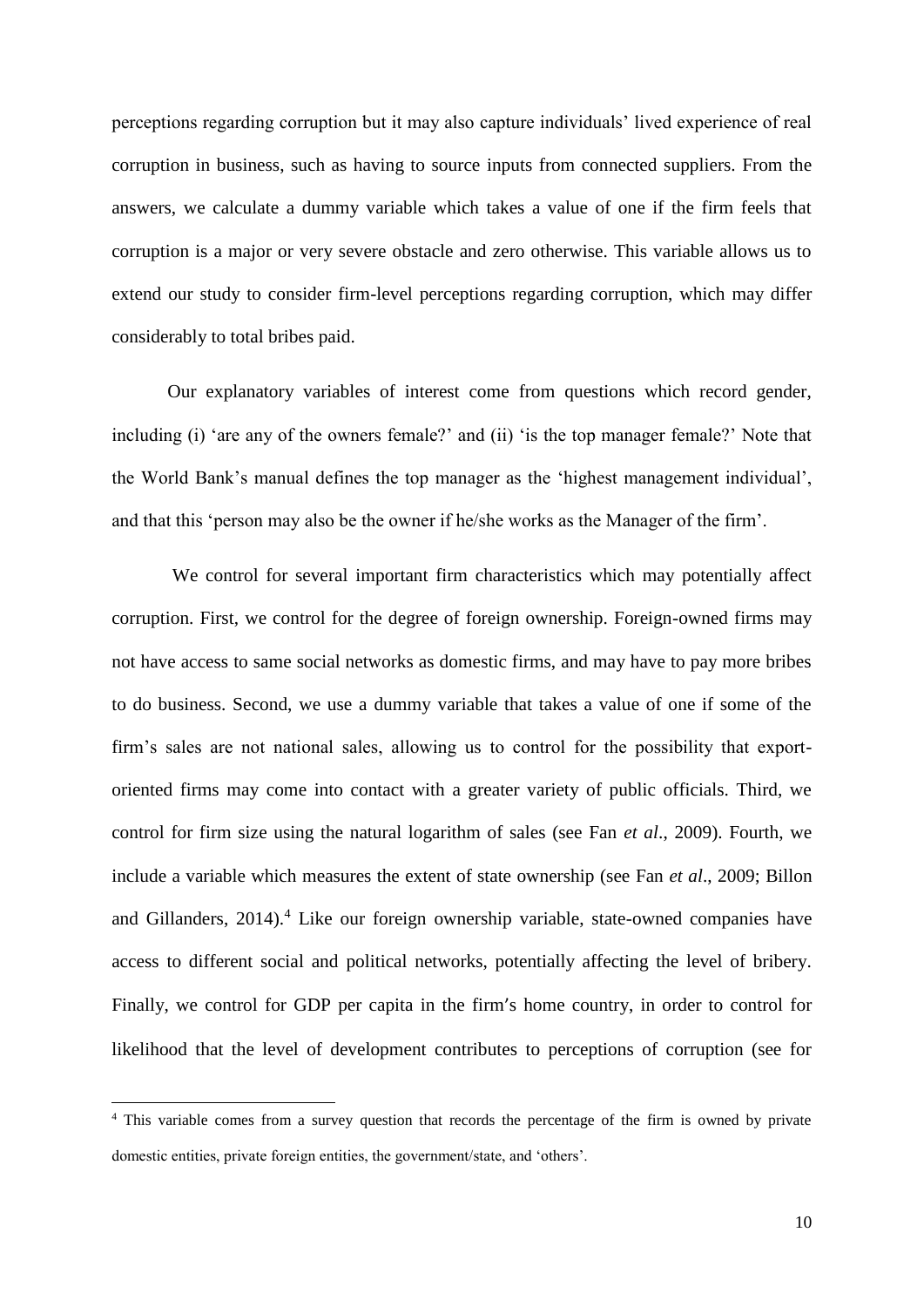example, Ades & Di Tella, [1999], and Svensson, [2005]) and the possibility that higher income countries may be less prone to tolerating corruption.

# [TABLE 1]

Table 1 reports summary statistics. GDP per capita variable comes from the World Development Indicators. All other variables are from the World Bank's Enterprise Surveys (ES). ES monetary responses have been adjusted for prices and converted to US dollars. The average firm in our dataset pays 2746 dollars in informal payments per year though this varies substantially within and between global regions. The average firm with a female owner pays 2179 dollars and the average firm with a female top manager pays approximately 1349 dollars. On face value, these figures suggest that companies where women are in positions of influence pay less in bribes. However, the descriptive statistics mask the important sources of variation in corruption which we described above, as well as the fact that approximately 80 per cent of firms report zero informal payments. Given these constraints (namely a leftcensored dependent variable) we use the tobit estimator. Recent firm-level studies that consider corruption have used a similar empirical strategy (Diaby & Sylwester, 2015; Jagger & Shively, 2015).<sup>5</sup> In addition, all of our models include dummies for industry type, as some industries may be more likely to engage in (or be targeted for) bribery. For the same reason, we cluster our standard errors by industry and country groups, allowing errors to be correlated within industry-country groups.

### 5. DISCUSSION

The findings from our statistical analysis are presented in Table 2. Columns 1-3 report tobit coefficients for our first dependent variable (Bribe). The first column includes a female-

<sup>&</sup>lt;sup>5</sup> Jagger & Shively (2015) fit a model using a seemingly unrelated (SUR) bivariate Tobit regression.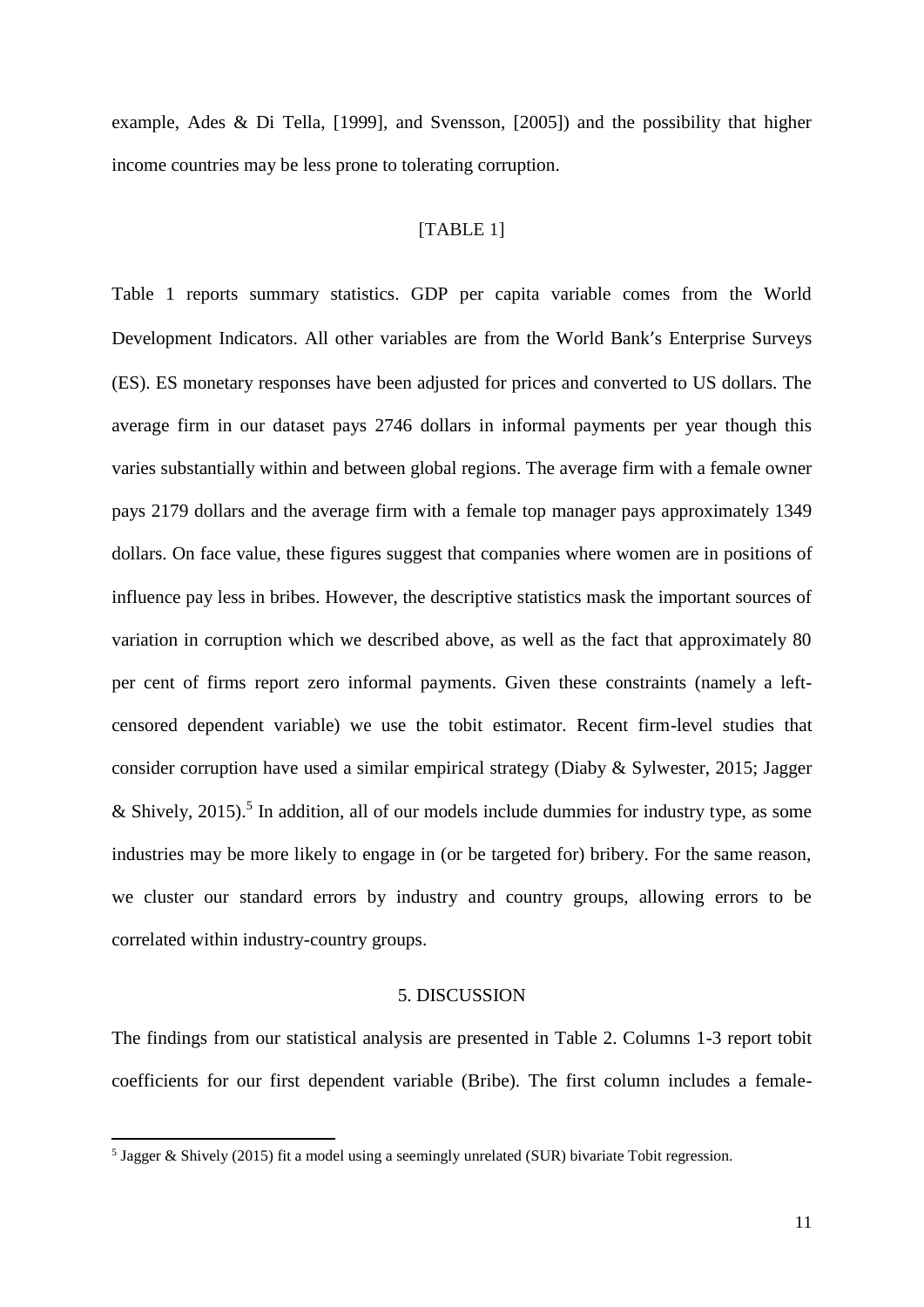owner dummy variable; the second column includes a female top manager dummy variable; the third column includes both owner and manager variables, and columns 4-6 repeat these specifications for our second dependent variable (Obstacle).<sup>6</sup>

With regard to our first dependent variable, we find that female owners, but not female managers, are significantly associated with smaller bribes. This relationship holds even when both variables are added to the same specification.<sup>7</sup> Moreover, the effect of female ownership is substantial: the presence of a female owner is associated with 6,785 dollars less in bribes, a very substantial sum when one considers that the mean bribe in our sample is just 2,746 dollars (standard deviation is 25760 dollars). For our second dependent variable, we find that female managers, but not female owners, are significantly associated with a reduction in the perception that corruption is an obstacle to the operations of the company. This relationship also holds even when both variables are added to the same specification.

From these results, we infer that there is indeed a relationship between gender and corruption in business, but that it varies depending on the specific aspect of corruption that we focus on, and on the specific business role. For example, the top manager, as one of the most visible members of any company, might create the perception of clean operations among other members in the company, while owners may not always take an active role in day-to-day operations. On the other hand, individuals' experience of corruption might be very different to actual bribes paid. Hence, the owner may have the power to constrain bribery, while the top manager may not have as much of an effect unless she is also the owner, as top managers may themselves be constrained by opposing groups within the corporate structure.

<sup>6</sup> Although there is some conceptual overlap in models which include both female owners and managers together, the VIF statistic indicates that multicollinearity is not a cause for concern.

<sup>&</sup>lt;sup>7</sup> We ran an additional test where we interacted our female management and ownership variables. The interaction was not statistically significant.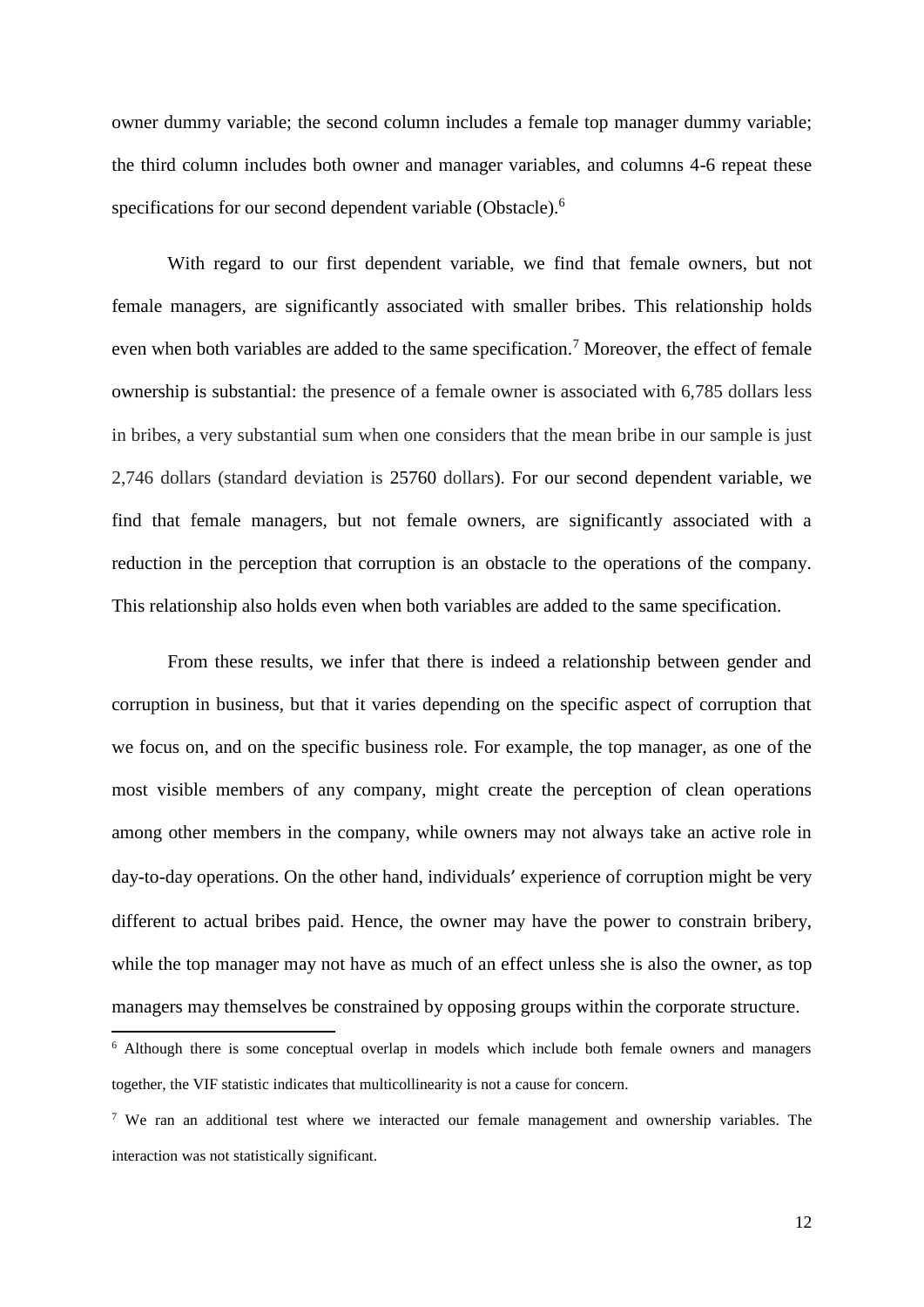### [TABLE 2.]

Even with a well-designed survey, one might doubt self-reported bribes. Therefore, Table 3 reports estimates using a binary variable which measures whether a bribe has been paid or not.<sup>8</sup> The findings, which are presented in columns 1 and 2, show that being a female-owned business reduces the probability of paying a bribe by 4 per cent. The remaining columns introduce an additional control variable: the gender of the ES survey respondent. We lose approximately half of our observations when we include this as a control variable. Columns 3 and 4 present estimates using Bribe and columns 5 and 6 using *Obstacle* as the dependent variable. Female ownership remains a statistically significant determinant of Bribe when we control for the gender of the ES respondent. However, our previous finding regarding the importance of female management for *Obstacle* is not robust to the inclusion of the gender of the ES respondent. All else equal, female respondents to the survey were associated with a reduction in the perception that corruption was an obstacle to the operations of the company, regardless of whether there was a women owner or top manager. Since it causes us to lose approximately half of our sample we do not include this variable in all of our specifications.

#### [TABLE 3.]

#### 6. CULTURAL AND INSTITUTIONAL CONTEXT

The previous section gives us confidence that, in general, there is a meaningful relationship between gender and corruption at the firm-level. In this section, we ask whether this relationship holds in sub-samples of countries defined by three variables: democracy, the rule

<sup>&</sup>lt;sup>8</sup> We also tested our argument using bribes as a percentage of sales. We found only weak evidence –ownership statistically significant at the  $p = 0.1$  – that female participation explains variation. This suggests that gender operates on dollar amounts rather than proportional amounts. Alternatively, the tendency identified by Clarke (2011) of managers to misreport bribes in percentage terms is at work.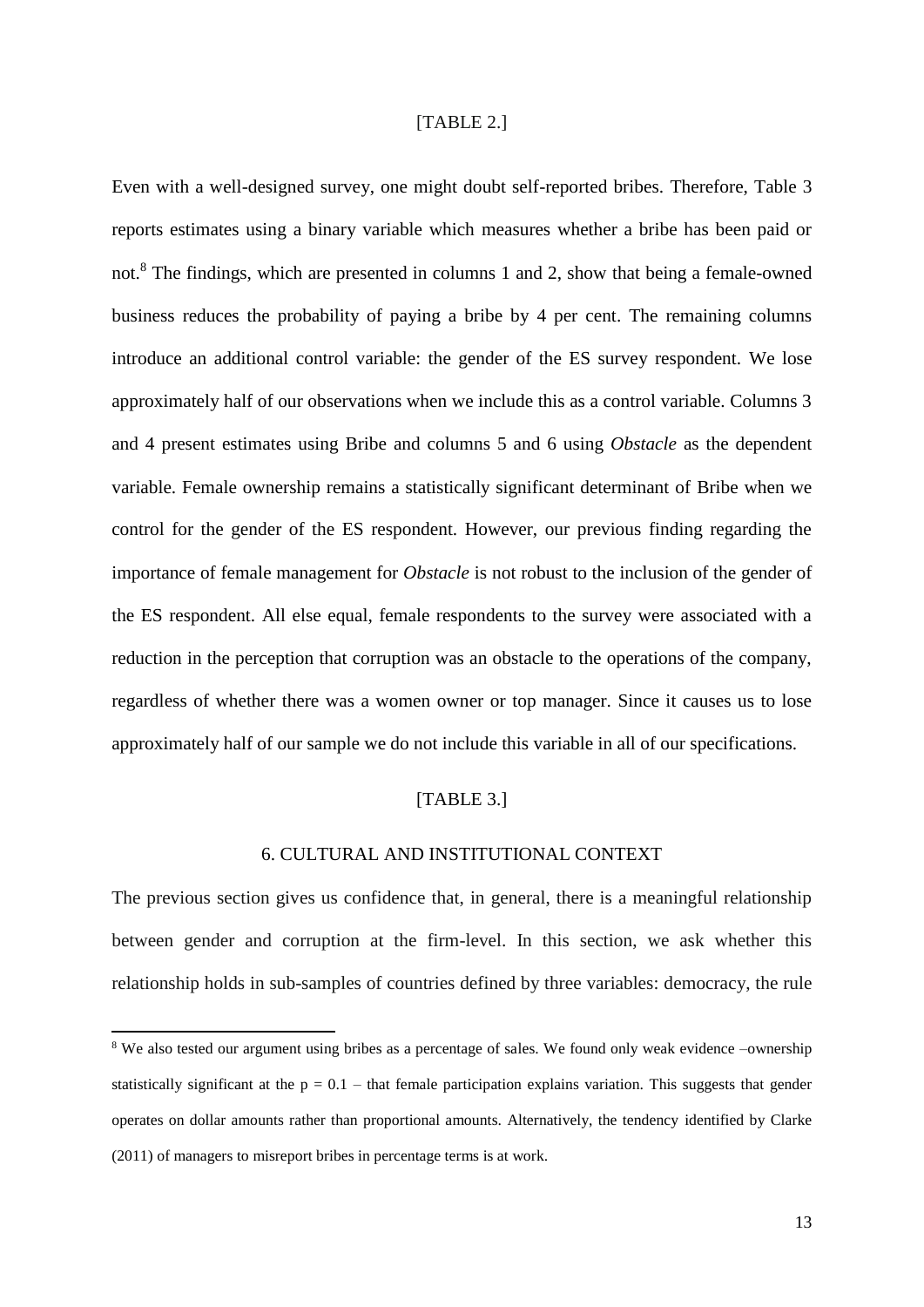of law, and religion. We base these choices on previous studies which have found that context matters. Our decision to split the sample, rather than include these variables as additional regressors is motivated by Esarey & Chirillo (2013), who argue that institutional and cultural factors may activate the relationship between gender and corruption, such that we should have different theoretical explanations for different sub-samples. For example, the risk for undertaking bribery under democracy and high rule of law is potentially greater, as detection and punishment is more likely. As a consequence, women, in particular, may be less inclined to engage in bribery in a democracy if risk aversion is the mechanism of action. Under autocracy and low rule of law, an alternative explanation may be work: sometimes not being corrupt might be a risky strategy if it is seen to challenge the regime. Religion is an important source of variation in cultural practices and behaviour, in some cases it prescribes how men and women ought to behave in a business context. Indeed, some religious and cultural traditions may place a greater emphasis or offer more guidance on corruption in the business world.

Table 3 presents our findings from the sub-samples. We report estimates separately using female owners and female managers as including both dramatically reduces the number of observations in many of our sub-samples. The first two columns present estimates where the sample is divided by regime type (democracy vs. autocracy). We use the Polity IV (Marshall, 2013) dataset to measure regime and, following the literature in political science, we code a country as a democracy if its Polity score is greater than or equal to six, and otherwise as an autocracy. Columns three and four present estimates where the sample is divided by rule of law, based on Kaufmann, Kraay & Mastruzzi (2010). If a country's Rule of Law score (ranging from approximately -2.5 to 2.5) is equal to or higher than zero, it is coded as high rule-of-law, and otherwise as low rule-of-law. Like regime type, a low rule of law environment may activate the relationship between corruption and gender, as the ease of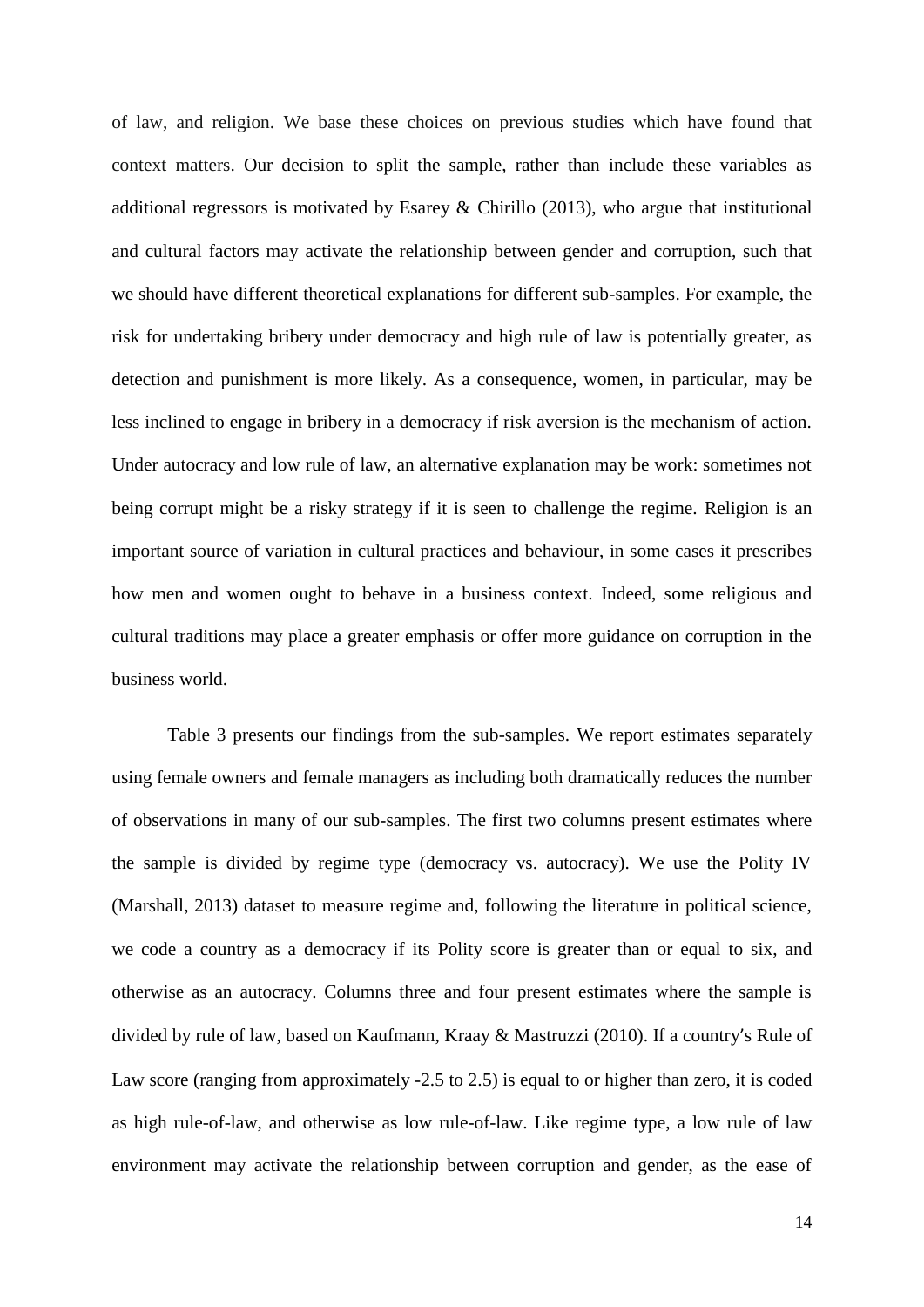using corruption, as well as the detection and punishment of corrupt activities may differ considerably. Columns five and six divide the sample by religion, our proxy for cultural context, using the Correlates of War World Religion dataset (Maoz & Henderson 2013). We present estimates for Christianity and Islam. A religion is coded as a majority if at least half of the total population is a believer.<sup>9</sup>

# [TABLE 4.]

Similar to our findings in Table 2, female management is not significantly associated with less bribery. However, female ownership is significantly associated with smaller bribes in all of our subsamples except the high rule of law group. The effect of female ownership is much greater under democracy or high rule of law than under autocracy or low rule of law, confirming our expectation that risk aversion is an important factor and that gender matters more in countries where the threat of detection is greater and punishment is more likely. On the other hand, female ownership leads to a similar reduction in the amount of bribes in both primarily Islamic and Christian countries, suggesting that this aspect of culture is not as important as the institutional environment.<sup>10</sup>

## [TABLE 5.]

Table 5 repeats our models using *Obstacles* as the dependent variable. Like Table 4, the first two columns present estimates where the sample is divided by regime type; columns three **.** <sup>9</sup> In most countries majority religions do not change during the period of the survey except for Cameroon, Nigeria, Eritrea, and Vietnam, where the majority religious group sometimes failed to pass the threshold of half a population. For Cameroon, Eritrea, and Vietnam, the Enterprise Survey data were collected in 2008, so the 2010 observations of the religion data were used; in Nigeria, the company data were 2006, so the 2005 observation of the religion data was used.

<sup>10</sup> The mean bribe is 2,913 dollars in Christian countries and 2,682 dollars in Muslim countries such that the substantive effect of gender is broadly similar, although the reduction in payment is greater in Muslim countries.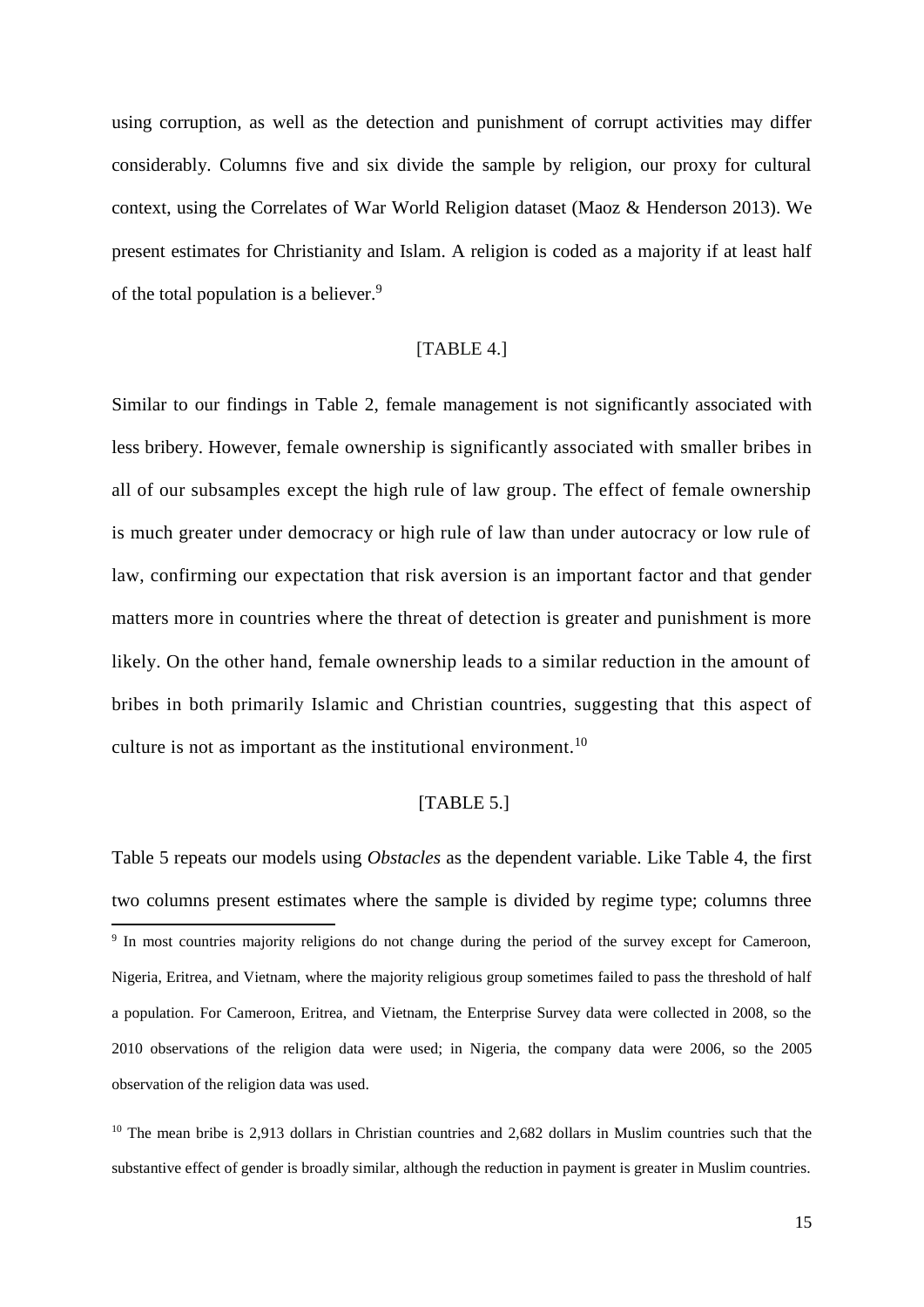and four present estimates where the sample is divided by rule of law, and columns five and six divide the sample by religion. We find that female ownership is associated with a significant reduction in *Obstacles* but only under autocracy and Islam. Our results for female top management are similar: it is associated with a significant reduction in *Obstacles* under autocracy, low rule of law, and Islam. Therefore, it can be said that under autocracy, low rule of law, and Islam, firms that have women in positions of influence tend to view corruption as less of an obstacle to doing business. While both bribery and perceptions regarding corruption are affected critically by institutional context, the same cannot be said for culture, which affects how respondents think about, rather than utilize corruption in a business context.

#### 7. CONCLUSION

Many supporters of gender equality assert that it has the potential to reduce corruption. Our findings lend empirical support to this assertion: closing the gender gap in the business world may help us to eradicate corruption. Firm-level evidence from the World Bank shows that women are associated with less corruption in the business; female-owned firms tend to pay smaller bribes and are less likely to use bribery in the first place. In addition, firms where women are represented in top management tend to see corruption as less of an obstacle to doing business, although this finding does not hold when we control for survey respondents' gender. Reassuringly, however, all of our findings are robust to the determinants of corruption at the firm-level, including state ownership, foreign ownership, firm size, and exporter status, as well as the home country's level of development.

Although we have not been able to observe directly the mechanism linking gender to corruption, we have established that the effect of gender on corruption varies across different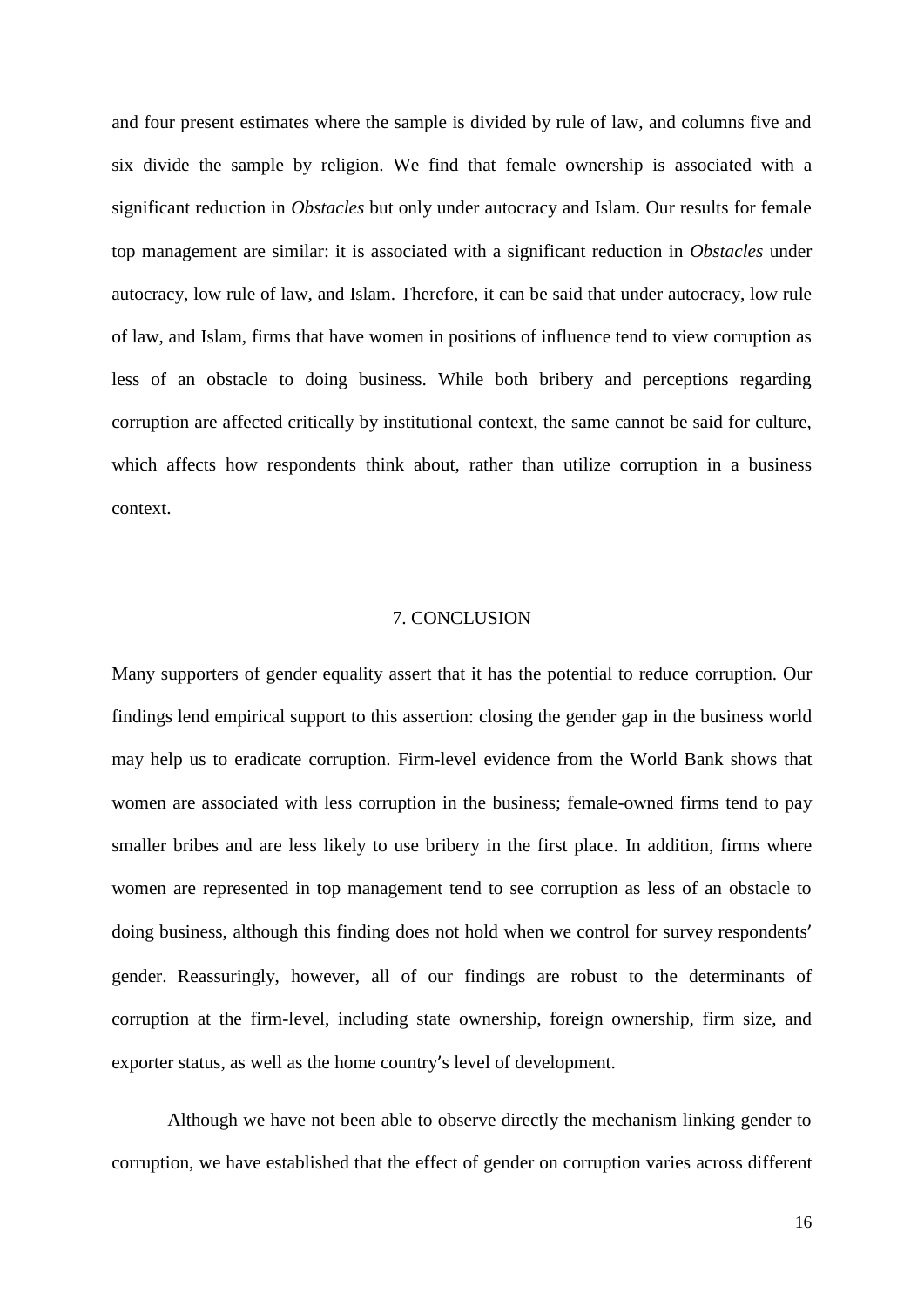institutional and cultural contexts. In particular, the association between women and lower levels of bribery was much greater in democracies. The greater risk of detection and punishment under this institutional arrangement is indirect evidence that risk aversion matters (Charness & Gneezy, 2012; Powell & Ansic, 1997). In addition, the association between culture and perceptions regarding corruption suggests that culture is linked more closely to attitudes than outcomes. Taken together, our findings regarding culture and institutions may help to explain the diverse findings in the wider literature, especially recent studies using field and lab experiments, where the problem of external validity is always a challenge.

Finally, it is worth reiterating the point that the negative consequences of corruption are widespread and extend much further than the economy (Brown, Touchton & Whitford, 2015). Efforts to secure gender equality in business may help us to eradicate corruption as well as advancing human development more generally.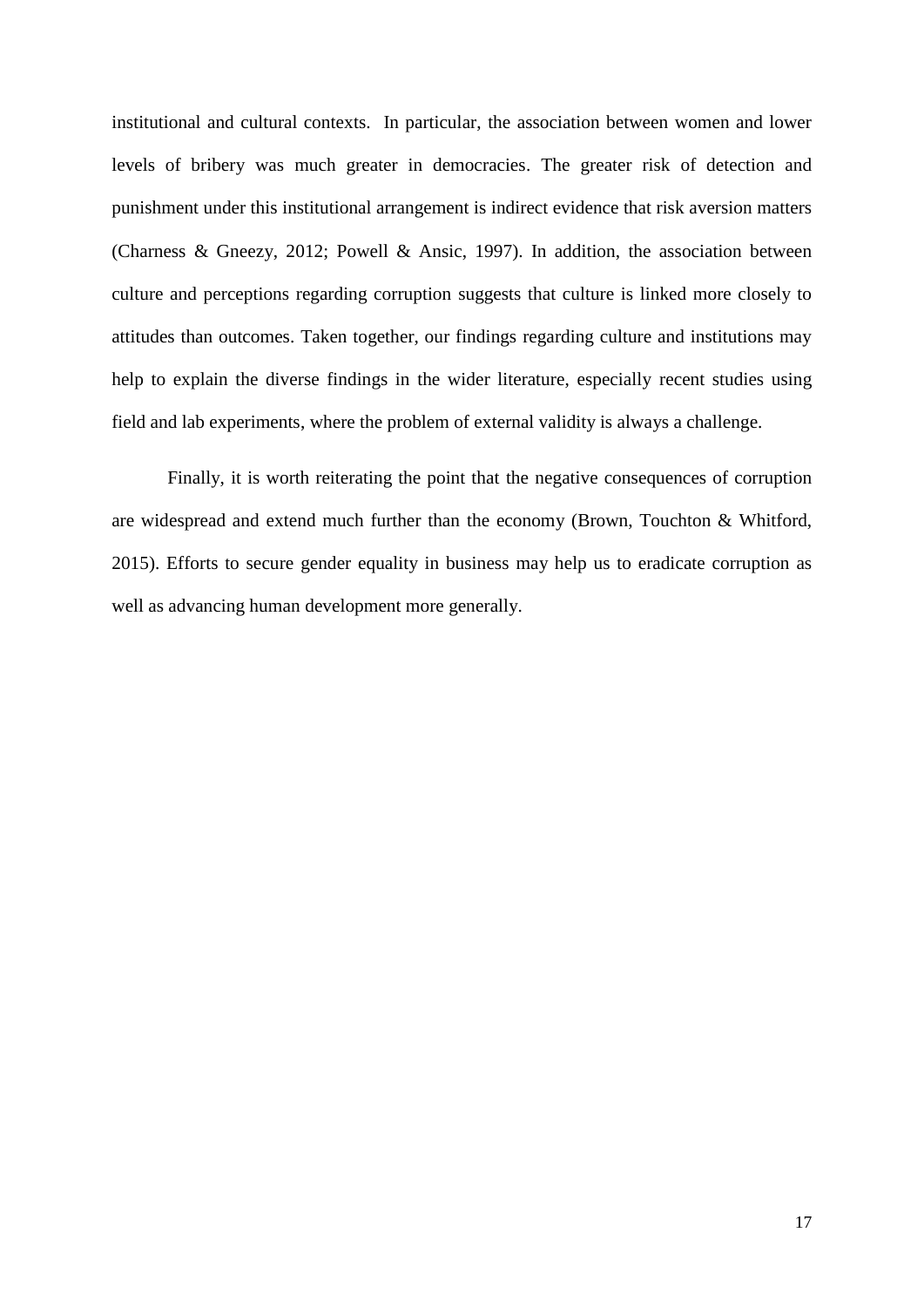#### REFERENCES

Ades, A. & Di Tella, R. (1999). Rents, competition, and corruption. *American Economic Review*, *89*(4), 982–993.

Aidt, T.S. (2009). Corruption, institutions, and economic development. *Oxford Review of Economic Policy, 25*(2), 271–291.

Alatas, V., Cameron, L., Chaudhuri, A., Erkal, N., & Gangadharan, L. (2009). Subject pool effects in a corruption experiment: A comparison of Indonesian public servants and Indonesian students. *Experimental Economics*, *12*(1), 113-132.

Alhassan‐Alolo, N. (2007). Gender and corruption: Testing the new consensus. *Public Administration and Development*, *27*(3), 227-237.

Andreoni, J., & Vesterlund, L. (2001). Which is the fair sex? Gender differences in altruism. *Quarterly Journal of Economics*, *12*(1), 293-312.

Armantier, O., & Boly, A. (2011). A controlled field experiment on corruption. *European Economic Review*, *55*(8), 1072-1082.

Barber, B. M., & Odean, T. (2001). Boys will be boys: Gender, overconfidence, and common stock investment. *Quarterly Journal of Economics*, *116* (1), 261-292.

Betz, M., O'Connell, L., & Shepard, J. M. (1989). Gender differences in proclivity for unethical behavior. *Journal of Business Ethics*, *8*(5), 321-324.

Beu, D. S., Buckley, M. R., & Harvey, M. G. (2003). Ethical decision–making: A multidimensional construct. *Business Ethics: A European Review*, *12*(1), 88-107.

Billon, Steve & Robert Gillanders. (2014). State Ownership and Corruption (HECER Discussion Paper No. 378). Available online at http://mpra.ub.uni-muenchen.de/58991/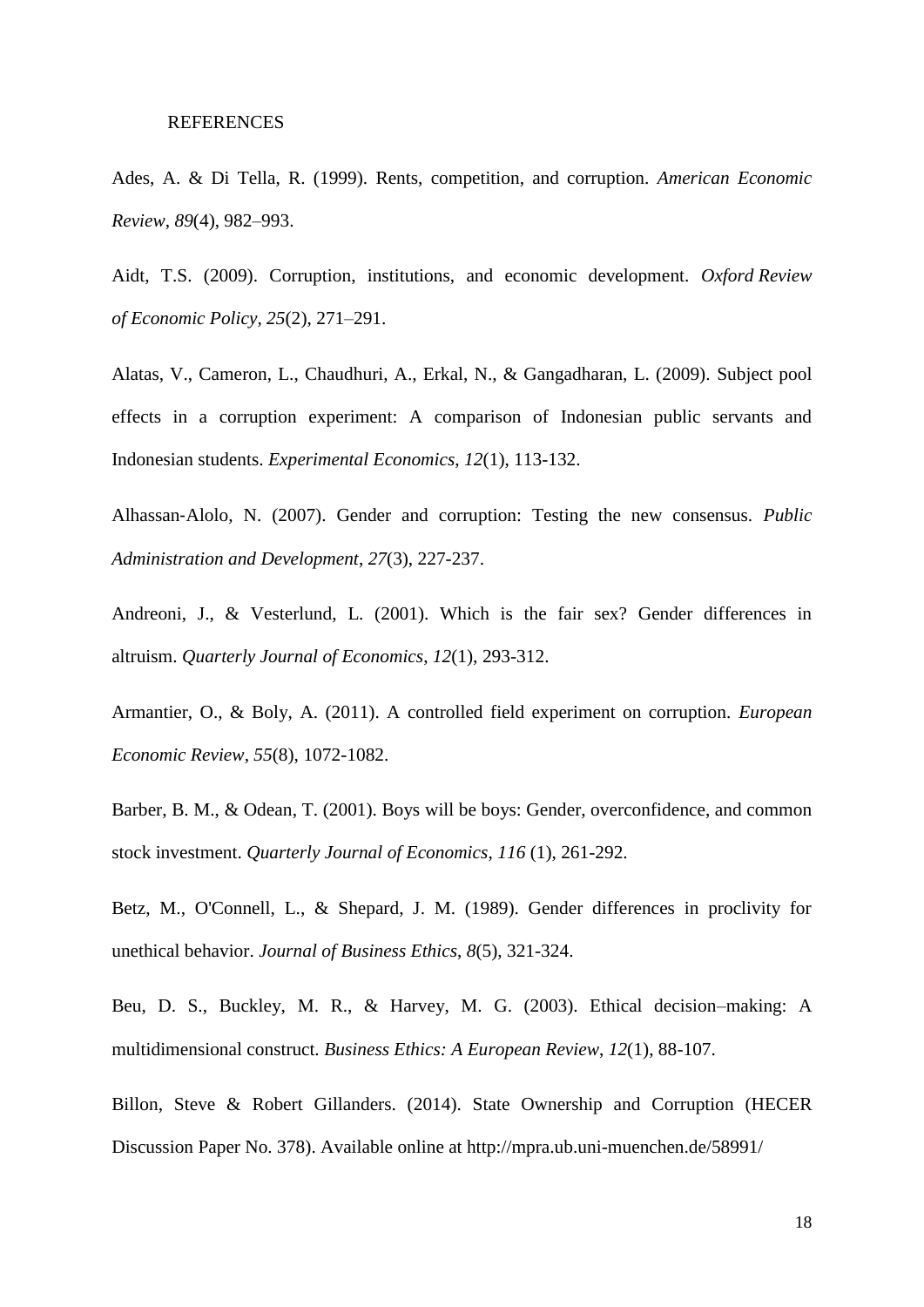Breen, Michael, & Robert Gillanders. (2012). Corruption, institutions and regulation*. Economics of Governance, 13* (3), 263-285.

Brown, David S., Michael Touchton & Andrew Whitford. (2011). Political polarization as a constraint on corruption: A cross-national comparison. *World Development, 39* (9), 1516- 1529.

Buchan, N. R., Croson, R. T., & Solnick, S. (2008). Trust and gender: An examination of behavior and beliefs in the Investment Game. *Journal of Economic Behavior & Organization*, *68*(3), 466-476.

Charness, G., & Gneezy, U. (2012). Strong evidence for gender differences in risk taking. *Journal of Economic Behavior & Organization*, *83*(1), 50-58.

Chaudhuri, A., & Gangadharan, L. (2003). Gender differences in trust and reciprocity Economics Working Paper Series 248. Retrieved from <https://researchspace.auckland.ac.nz/handle/2292/136>

Clarke, G.R.G. & Xu, L.C. (2002). Ownership, Competition, and Corruption: Bribe Takers versus Bribe Payers. World Bank Policy Research Working Paper No. 2783. Retrieved from <http://elibrary.worldbank.org/doi/pdf/10.1596/1813-9450-2783>

Clarke, G.R.G. (2011). How petty is petty corruption? Evidence from firm surveys in Africa. *World Development*, *39*(7), 1122-1132.

Collins, J. D., Uhlenbruck, K. & Rodriguez, P. (2009). Why Firms Engage in Corruption: A Top Management Perspective. *Journal of Business Ethics*, *87*(1), 89–108.

Croson, R., & Gneezy, U. (2009). Gender differences in preferences. *Journal of Economic Literature*, *47*(2), 448-474.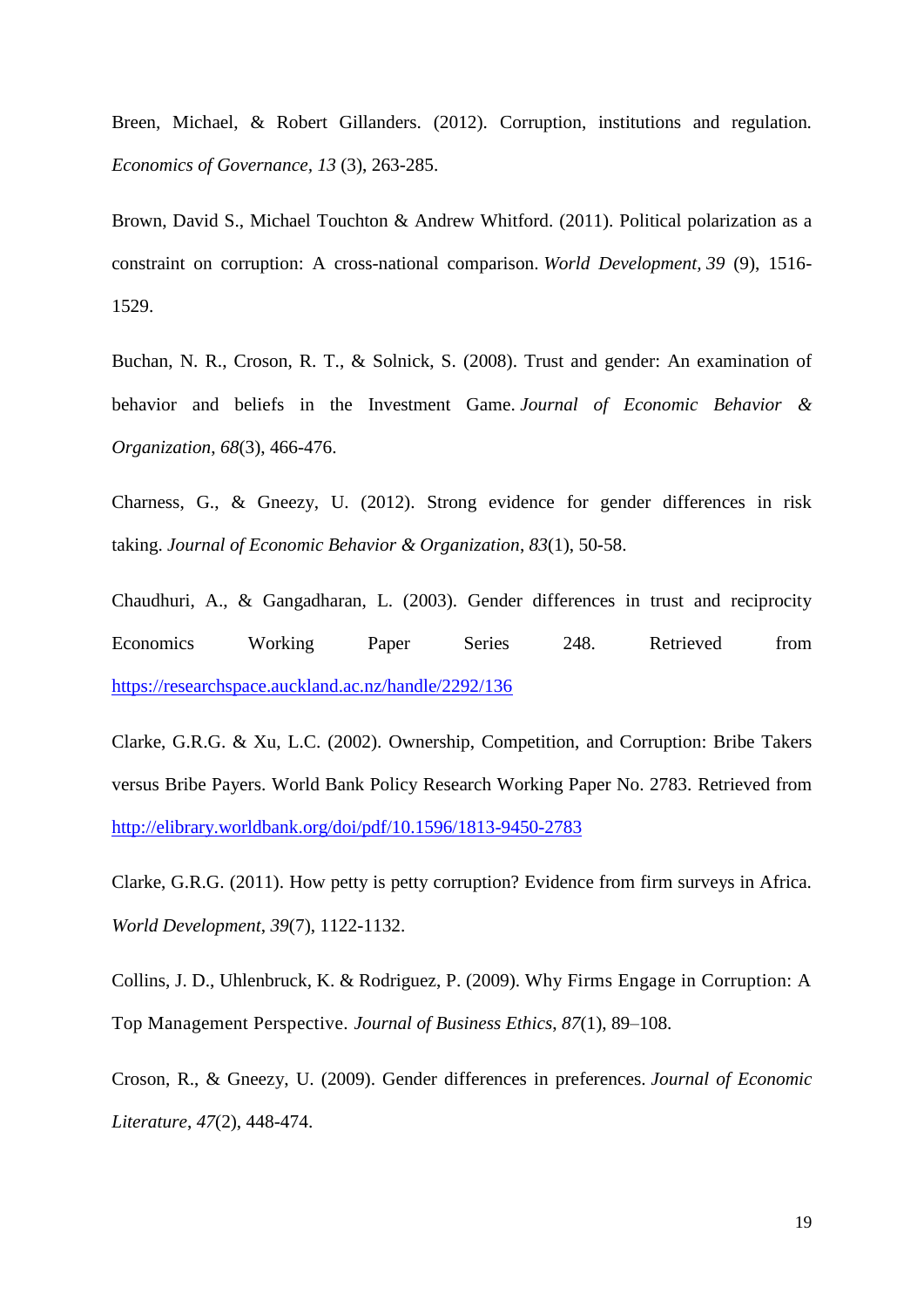Diaby, A. & Sylwester, K .2015.Corruption and Market Competition: Evidence from Post-Communist Countries. *World Development, 66*, 487-499.

Dollar, D., Fisman, R., & Gatti, R. (2001). Are women really the "fairer" sex? Corruption and women in government. *Journal of Economic Behavior & Organization*, *46*(4), 423-429.

Dreber, A. & Johannesson, M. (2008). Gender differences in deception. *Economics Letters*, *99*, 197–199.

Dreher, A., & Gassebner, M. (2013). Greasing the wheels? The impact of regulations and corruption on firm entry. *Public Choice*, *155*(3-4), 413-432.

Eagly, A. H., & Steffen, V. J. (1986). Gender and aggressive behavior: a meta-analytic review of the social psychological literature. *Psychological Bulletin*, *100*(3), 309-330.

Eckel, C. C., & Grossman, P. J. (2008). Differences in the economic decisions of men and women: Experimental evidence. *Handbook of experimental economics results*, *1*, 509-519.

Esarey, J., & Chirillo, G. (2013). "Fairer Sex" or Purity Myth? Corruption, Gender, and Institutional Context. *Politics & Gender*, *9*(04), 361-389.

Fan, C. S., Lin, C., & Treisman, D. (2009). Political decentralization and corruption: evidence from around the world. *Journal of Public Economics*, *93*(1), 14-34.

Frank, B., Lambsdorff, J. G., & Boehm, F. (2011). Gender and corruption: Lessons from laboratory corruption experiments. *European Journal of Development Research*, *23*(1), 59- 71.

Gillanders, R. (2014). Corruption and Infrastructure at the Country and Regional Level. *Journal of Development Studies*, *50*(6), 803-819.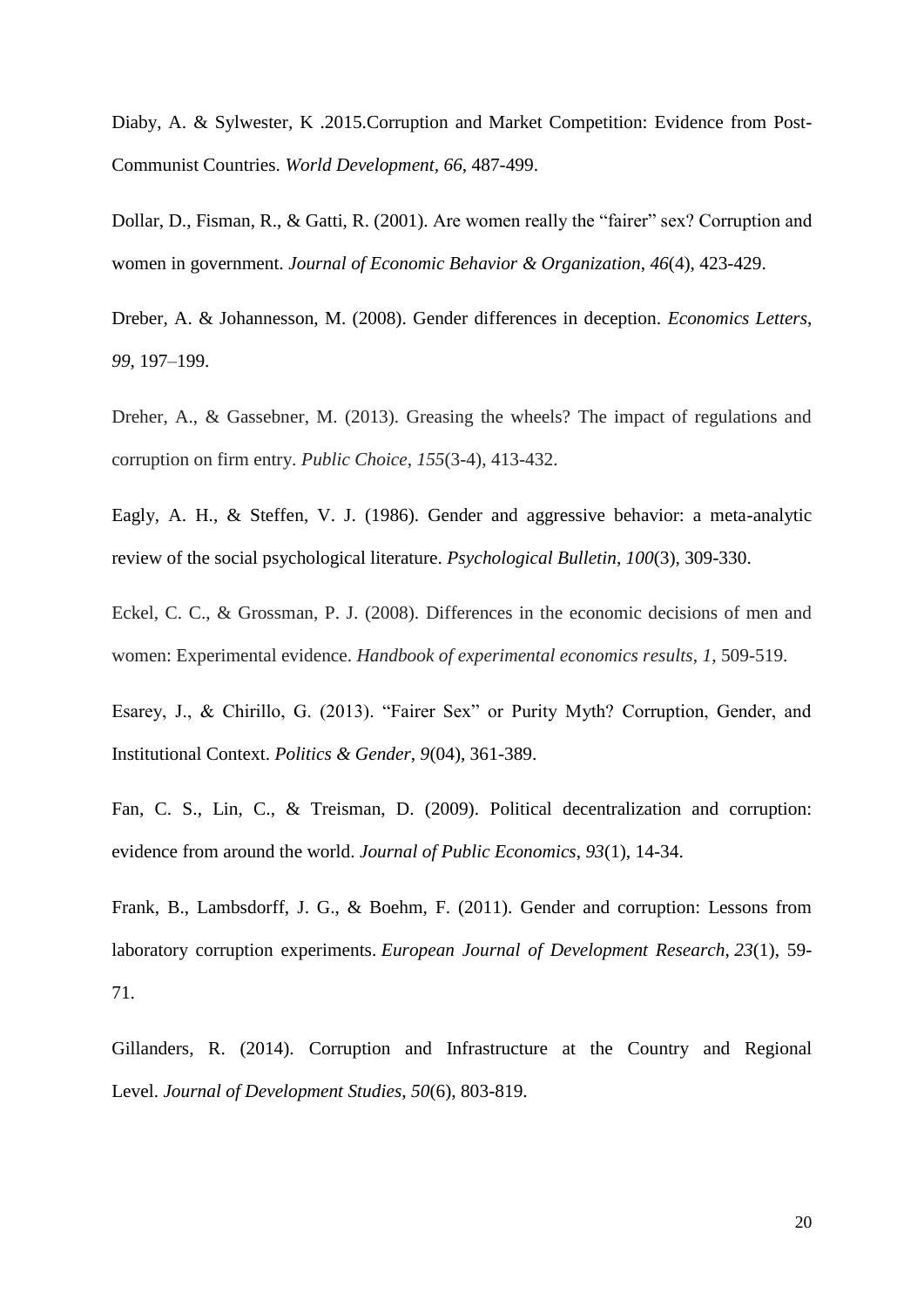Gilligan, C. (1982). *In a different voice*: *Psychological Theory and Women's Development*. Cambridge, MA. Harvard University Press.

Guriev, S. (2004). *Red tape and corruption*. *Journal of Development Economics, 73*(2), 489– 504.

Huntington, S. (1968). *Political order in changing societies*. New Haven. Yale University Press.

Gupta, S., Davoodi, H., & Alonso-Terme, R. (2002). Does corruption affect income inequality and poverty? *Economics of Governance*, *3*(1), 23-45.

Hafsi, T., & Turgut, G. (2013). Boardroom diversity and its effect on social performance: Conceptualization and empirical evidence. *Journal of Business Ethics*, *112*(3), 463-479.

Jagger, P. & Shively, G. (2015).Taxes and Bribes in Uganda. *Journal of Development Studies*, *51*(1), 66–79.

Justesen, M. K., & Bjørnskov, C. (2014). Exploiting the poor: Bureaucratic corruption and poverty in Africa. *World Development*, *58*, 106-115.

Kohlberg, L. (1969). *Stage and sequence: The cognitive-developmental approach to socialization.* New York: Rand McNally.

Labelle, R., Gargouri, R. M., & Francoeur, C. (2010). Ethics, diversity management, and financial reporting quality. *Journal of Business Ethics*, *93*(2), 335-353.

Loden, M. (1985). *Feminine leadership, or, how to succeed in business without being one of the boys*. Crown Pub.

Kaufmann, D., Kraay, A. & Mastruzzi, M. (2010). The Worldwide Governance Indicators: A Summary of Methodology, Data and Analytical Issues. World Bank Policy Research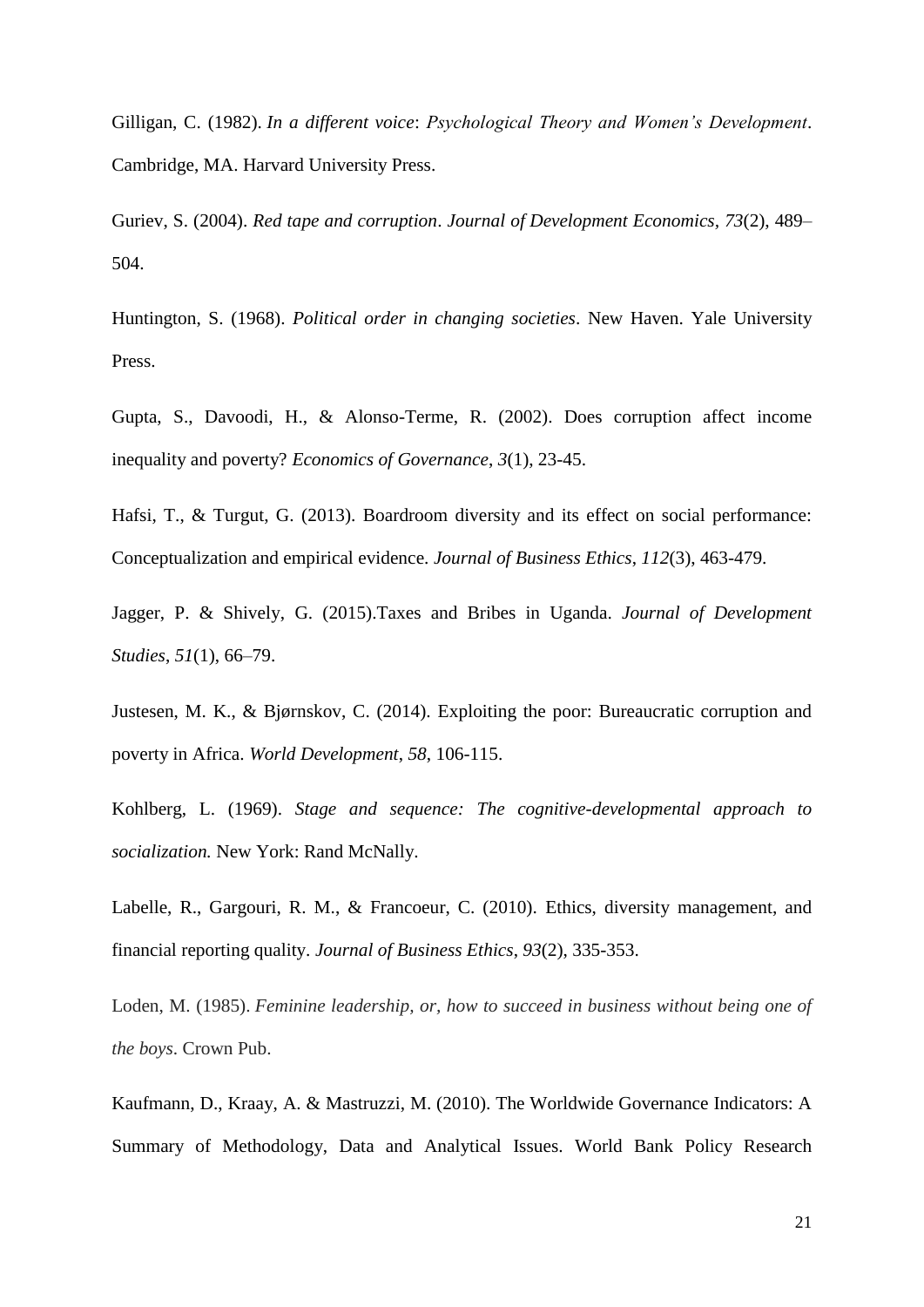Working Paper No. 5430. Accessed November 18, 2014. [http://papers.ssrn.com/sol3/papers.cfm?abstract\\_id=1682130](http://papers.ssrn.com/sol3/papers.cfm?abstract_id=1682130)

Kenny, C. (2009). Measuring corruption in infrastructure: Evidence from transition and developing countries. *Journal of Development Studies*, *45*(3), 314-332.

Knack, S. (2007). Measuring corruption: A critique of indicators in Eastern Europe and Central Asia. *Journal of Public Policy*, *27*, 255-91.

Maoz, Z., & Henderson, E.A. (2013). The World Religion Dataset, 1945–2010: Logic, Estimates, and Trends. *International Interactions, 39*(3), 265-91.

Marshall, M.G. (2013). Polity IV Project: Political Regime Characteristics and Transitions, 1800-2011.Accessed April 25, 2013. [http://www.systemicpeace.org/polity/polity4.htm.](http://www.systemicpeace.org/polity/polity4.htm)

Méon, P.G. & Weill, L. (2010). Is corruption an efficient grease? *World Development, 38*(3), 244–259.

Powell, M., & Ansic, D. (1997). Gender differences in risk behaviour in financial decisionmaking: An experimental analysis. *Journal of Economic Psychology*, *18*(6), 605-628.

Razafindrakoto, M., & Roubaud, F. (2010). Are international databases on corruption reliable? A comparison of expert opinion surveys and household surveys in sub-Saharan Africa. *World development*, *38*(8), 1057-1069.

Reinikka, R., & Svensson, J. (2006). Using micro-surveys to measure and explain corruption. *World Development*, *34*(2), 359-370.

Rivas, M. F. (2013). An experiment on corruption and gender. *Bulletin of Economic Research*, *65*(1), 10-42.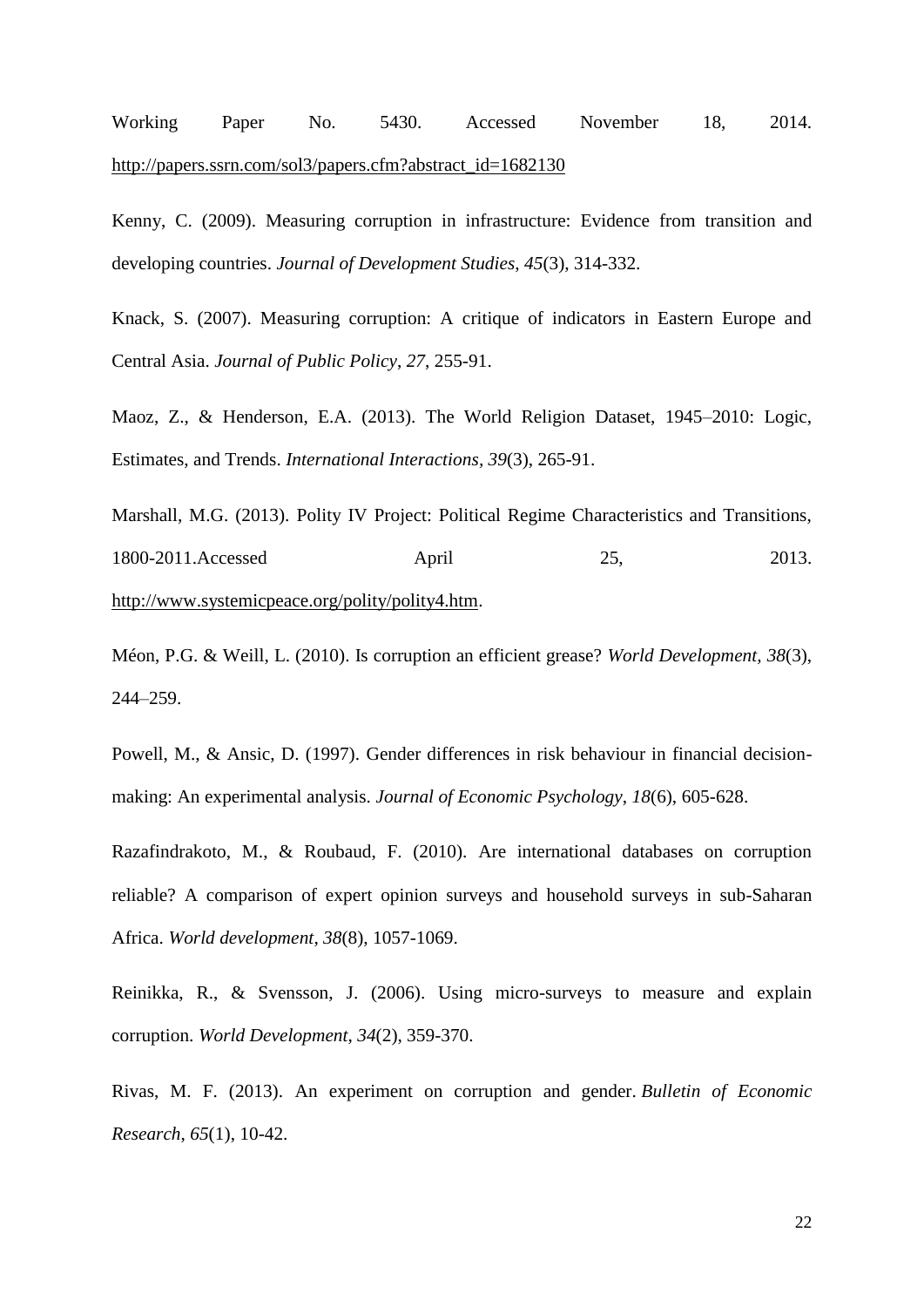Rosener, J. (1990). How women lead. *Harvard business review*, *68*(6), 119-125.

Soares, R., Marquis, C., & Lee, M. (2011). Gender and corporate social responsibility: it'sa matter of sustainability. *Catalyst*, 78-92.

Sung, H. E. (2003). Fairer sex or fairer system? Gender and corruption revisited. *Social Forces*, *82*(2), 703-723.

Snijders, C., & Keren, G. (2001). Do you trust? Whom do you trust? When do you trust. *Advances in Group Processes*, *18*, 129-160.

Svensson, J. (2003). Who must pay bribes and how much? Evidence from a cross section of firms. *Quarterly Journal of Economics*, *118*(1), 207-230.

Svensson, J. (2005). Eight questions about corruption. *Journal of Economic Perspectives*, *19*(3), 19-42.

Swamy, A., S. Knack, Y. Lee & O. Azfar. (2001), Gender and Corruption. *Journal of Development Economics*, *64*, 25–55.

Torgler, B. & Neven T. V. (2006). Corruption and Age. *Journal of Bioeconomics*, *8*, 133- 145.

Treisman, D. (2007). What have we learned about the causes of corruption from ten years of cross-national empirical research? *Annual Review* of *Political Science*, *10*, 211-244.

Truex, R. (2011). Corruption, attitudes, and education: Survey evidence from Nepal. *World Development*, *39* (7), 1133-1142.

World Bank, 2010, Gender and Development: An Evaluation of World Bank Support, 2002- 2008. World Bank Independent Evaluation Group, Washington DC.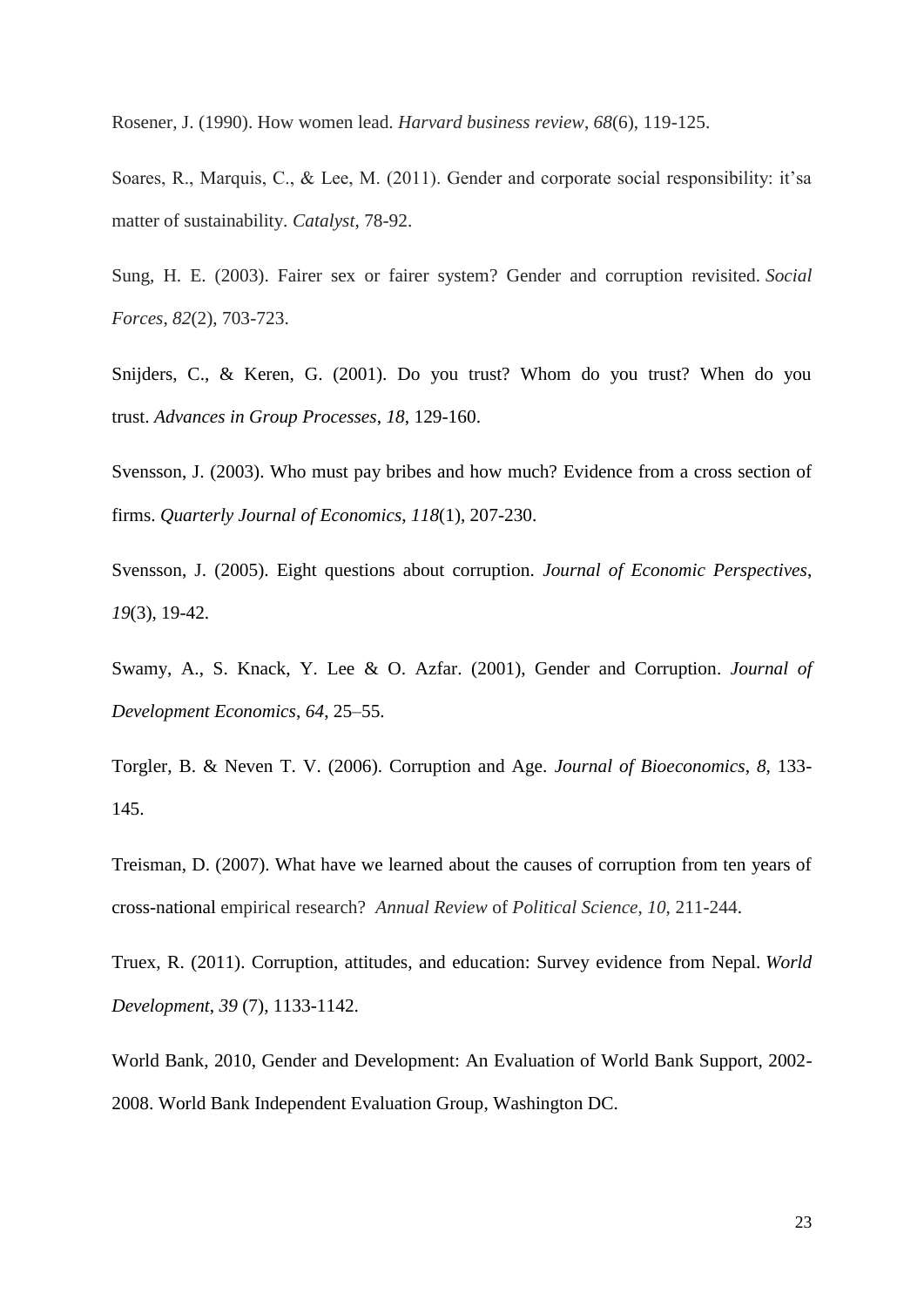*Table 1.* Descriptive statistics

| Variable                   | Mean    | St. Dev. | Min      | Max      | N     |
|----------------------------|---------|----------|----------|----------|-------|
| <b>Bribes</b>              | 2746.25 | 25760.07 | $\Omega$ | 830538.4 | 17458 |
| <b>Obstacles</b>           | 0.39    | 0.48     | 0        |          | 53532 |
| <b>Female Top Managers</b> | 0.16    | 0.37     | 0        |          | 30705 |
| <b>Female Owners</b>       | 0.36    | 0.48     | $\Omega$ |          | 49239 |
| Gender of Respondent       | 0.31    | 0.46     | 0        |          | 23346 |
| State Ownership (%)        | 0.66    | 6.36     | 0        | 100      | 54470 |
| Foreign Ownership (%)      | 10.06   | 28.29    | 0        | 100      | 54457 |
| <b>Exporter Dummy</b>      | 0.23    | 0.42     | 0        |          | 55086 |
| Sales (log)                | 13.27   | 2.36     | 3.82     | 22.95    | 50103 |
| GDP Per Capita (log)       | 7.42    | 1.16     | 4.51     | 9.69     | 54743 |

Sources: World Bank Enterprise Surveys and World Development Indicators

|                              |              | Bribe (tobit) |              | Obstacles (probit) |              |              |  |  |
|------------------------------|--------------|---------------|--------------|--------------------|--------------|--------------|--|--|
|                              |              | 2             | 3            | 4                  | 5            | 6            |  |  |
| <b>Female Owners</b>         | $-6,785***$  |               | $-8,240**$   | $-0.005$           |              | $-0.016*$    |  |  |
|                              | (1,796)      |               | (3,954)      | (0.006)            |              | (0.009)      |  |  |
| <b>Female Top Managers</b>   |              | $-2,839$      | 2,545        |                    | $-0.036***$  | $-0.026**$   |  |  |
|                              |              | (4,899)       | (5,042)      |                    | (0.010)      | (0.011)      |  |  |
| State Ownership (%)          | $-365.5***$  | $-146.4$      | $-112.6$     | $-0.001***$        | $-0.002***$  | $-0.002***$  |  |  |
|                              | (109.1)      | (140.8)       | (132.6)      | (0.000)            | (0.000)      | (0.000)      |  |  |
| Foreign Ownership (%)        | $-46.77$     | $-76.88$      | $-6.372$     | $-0.000$ ***       | $-0.000$ *** | $-0.000$ *** |  |  |
|                              | (38.84)      | (70.26)       | (66.75)      | (0.00)             | (0.00)       | (0.00)       |  |  |
| <b>Exporter Dummy</b>        | 5,964**      | 7,686*        | 8,446**      | 0.00               | $-0.01$      | $-0.00$      |  |  |
|                              | (2,697)      | (4,021)       | (4,026)      | (0.00)             | (0.01)       | (0.01)       |  |  |
| Sales (log)                  | $3,260***$   | $3,160***$    | 3,366***     | $-0.00$            | $-0.00$      | $-0.00**$    |  |  |
|                              | (840.4)      | (1,070)       | (1,104)      | (0.00)             | (0.00)       | (0.00)       |  |  |
| GDP Per Capita (log)         | $-28,482***$ | $-26,847***$  | $-29,240***$ | $0.026***$         | $-0.02***$   | $-0.00$      |  |  |
|                              | (3,668)      | (4,824)       | (5,398)      | (0.00)             | (0.00)       | (0.01)       |  |  |
| Constant                     | 127,596***   | 76,288***     | 100,282***   |                    |              |              |  |  |
|                              | (17, 286)    | (28, 432)     | (32, 134)    |                    |              |              |  |  |
| <b>Sector Dummies</b>        | <b>YES</b>   | <b>YES</b>    | <b>YES</b>   | <b>YES</b>         | <b>YES</b>   | <b>YES</b>   |  |  |
| <b>Predicted Probability</b> |              |               |              | 0.380              | 0.400        | 0.383        |  |  |
| <b>Observed Probability</b>  |              |               |              | 0.381              | 0.401        | 0.384        |  |  |
| Observations                 | 14,184       | 9,649         | 9,011        | 43,013             | 24,650       | 21,346       |  |  |

*Table 2.* Gender and corruption at the firm-level

Notes: Columns 1-3 report tobit coefficients. Columns 4-6 report probit marginal effects. Standard errors are clustered at the country-sector level and are reported in parentheses. \*, \*\* and \*\*\* indicate significance at the 10%, 5% and 1% levels respectively.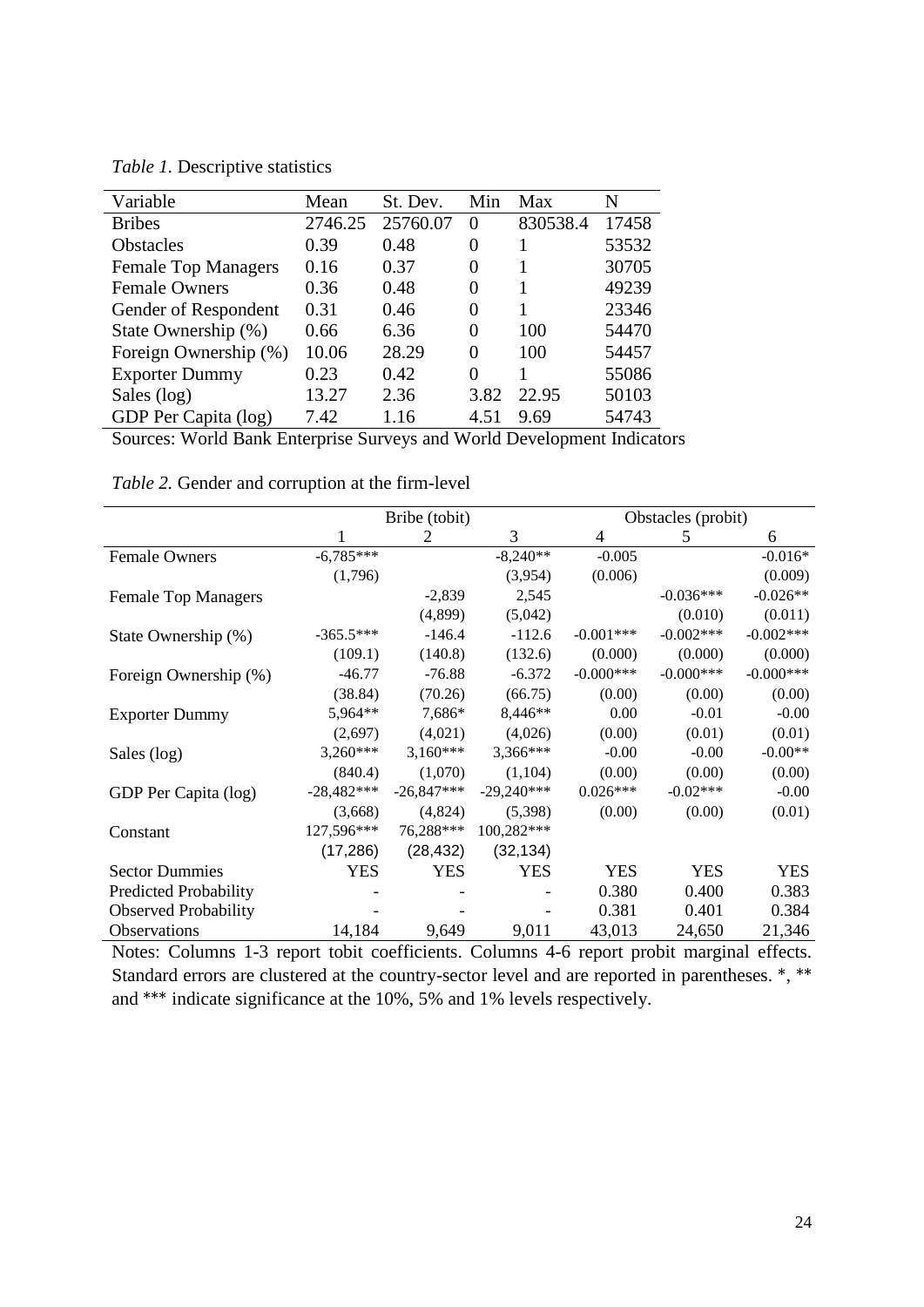|                              | <b>Bribe</b> | <b>Bribe</b>  | Bribe (Tobit) | <b>Bribe</b>              | Obstacle      | Obstacle      |
|------------------------------|--------------|---------------|---------------|---------------------------|---------------|---------------|
|                              | (Probit)     | (Probit)<br>2 | 3             | (Tobit)<br>$\overline{4}$ | (Probit)<br>5 | (Probit)<br>6 |
|                              | $-0.0407***$ |               | $-6,954**$    |                           | $-0.0119$     |               |
| <b>Female Owners</b>         | (0.0102)     |               | (3,449)       |                           | (0.0118)      |               |
|                              |              |               |               |                           |               |               |
| <b>Female Top Managers</b>   |              | $-0.0109$     |               | 1,458                     |               | $-0.0148$     |
|                              |              | (0.00913)     |               | (5,906)                   |               | (0.0138)      |
| <b>Respondent Female</b>     |              |               | $-3,458$      | $-7,401$                  | $-0.0579***$  | $-0.0773***$  |
|                              |              |               | (3,313)       | (5,064)                   | (0.0118)      | (0.0130)      |
| State Ownership (%)          | $-0.0015***$ | $-0.0001$     | $-94.45$      | $-84.23$                  | $-0.0014***$  | $-0.0020***$  |
|                              |              |               |               |                           |               |               |
|                              | (0.0005)     | (0.0003)      | (114.6)       | (140.5)                   | (0.000534)    | (0.0005)      |
| Foreign Ownership (%)        | $-0.0001$    | $-0.0001$     | 33.75         | $-63.54$                  | $-0.0007$ *** | $-0.0004$ *** |
|                              | (0.0002)     | (0.0001)      | (52.93)       | (79.08)                   | (0.0001)      | (0.0001)      |
| <b>Exporter Dummy</b>        | $0.0505***$  | $0.0180**$    | 3,391         | 4,904                     | $-0.0360**$   | $-0.0450***$  |
|                              | (0.0176)     | (0.008)       | (4,104)       | (4,880)                   | (0.0148)      | (0.0150)      |
| Sales (log)                  | $-0.0007$    | $0.0039**$    | $3.679***$    | $3.206**$                 | $-0.0065**$   | $-0.0013$     |
|                              | (0.0033)     | (0.0019)      | (1,178)       | (1,345)                   | (0.0032)      | (0.0030)      |
| GDP Per Capita (log)         | $-0.170***$  | $-0.0591***$  | $-32.490***$  | $-32.575***$              | 0.0125        | $-0.0247**$   |
|                              | (0.0128)     | (0.00831)     | (6,376)       | (6,274)                   | (0.0146)      | (0.0121)      |
| Constant                     |              |               | 131.116***    | $116,631***$              |               |               |
|                              |              |               | (34,701)      | (33,601)                  |               |               |
| <b>Sector Dummies</b>        | <b>YES</b>   | <b>YES</b>    | <b>YES</b>    | <b>YES</b>                | <b>YES</b>    | <b>YES</b>    |
| <b>Predicted Probability</b> | 0.197        | 0.082         |               |                           | 0.341         | 0.387         |
| <b>Observed Probability</b>  | 0.246        | 0.098         |               |                           | 0.343         | 0.389         |
| Observations                 | 14,184       | 9,648         | 7,613         | 7,805                     | 13,926        | 15,386        |

*Table 3* Gender and corruption: alternative dependent variable and respondents' gender

Notes: Columns 1-2 and 5-6 report probit marginal effects. Columns 3-4 report tobit coefficients. Standard errors are clustered at the country-sector level and are reported in parentheses. \*, \*\* and \*\*\* indicate significance at the 10%, 5% and 1% levels respectively.